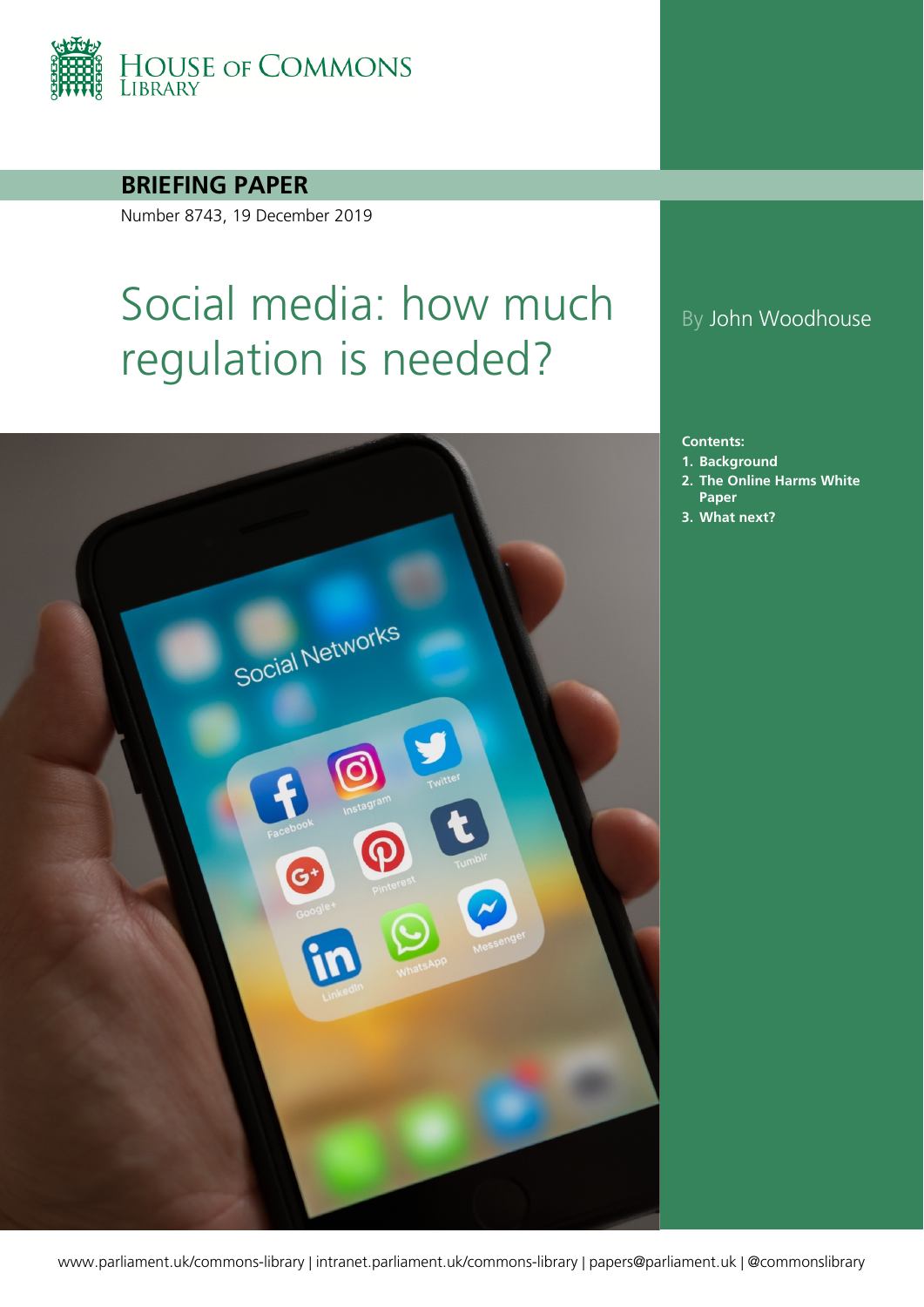## **Contents**

| <b>Summary</b> |                                                                                                                                                            |                  |
|----------------|------------------------------------------------------------------------------------------------------------------------------------------------------------|------------------|
| 1.             | <b>Background</b><br>1.1 Social media companies – increased liability?<br>1.2 Social media companies - a duty of care?<br>1.3 The Internet Safety Strategy | 4<br>4<br>6<br>9 |
| 2.<br>2.1      | The Online Harms White Paper<br>Comment                                                                                                                    | 11<br>15         |
| 3.             | What next?                                                                                                                                                 | 23               |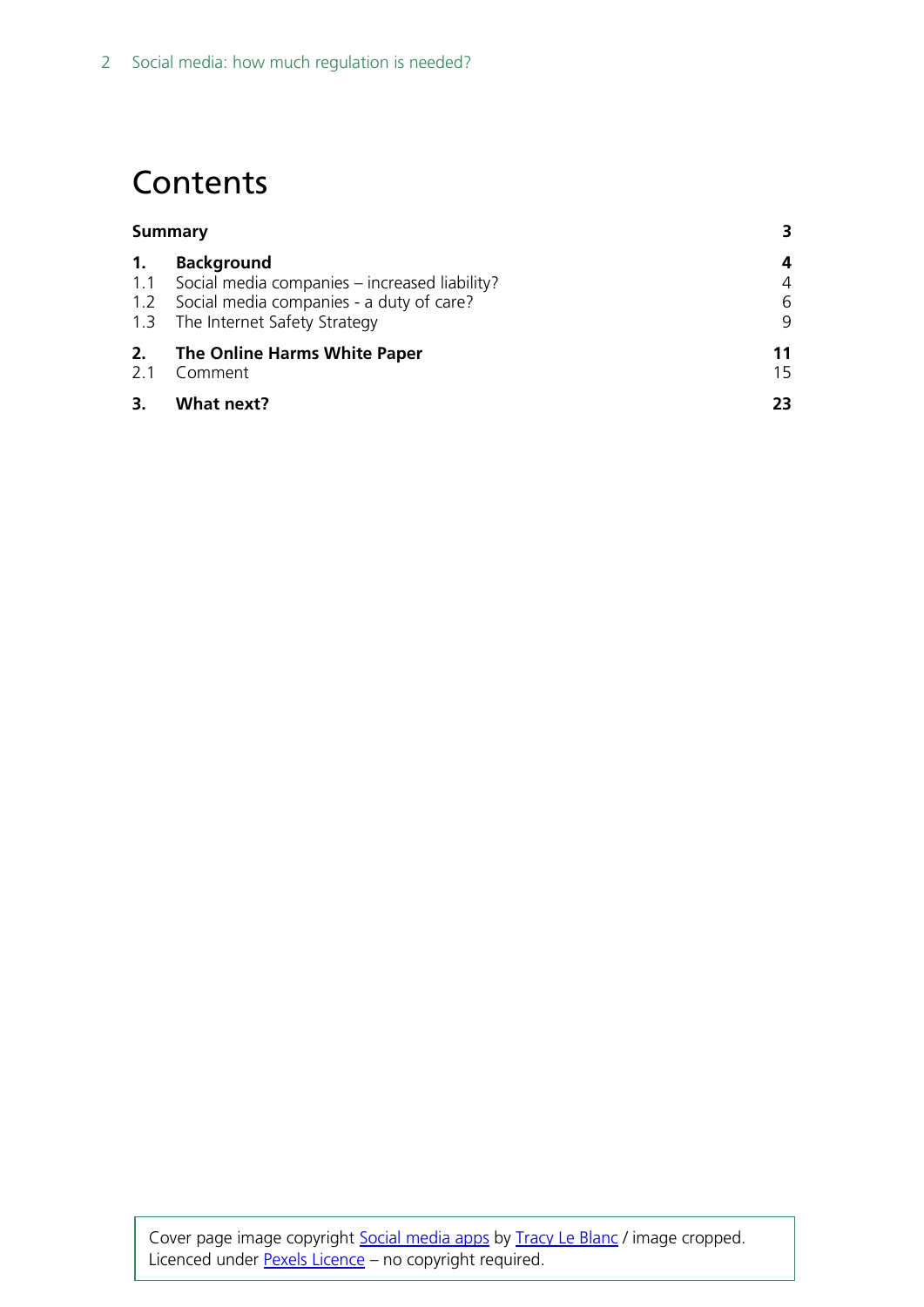## <span id="page-2-0"></span>Summary

There is increasing concern about harmful content and activity on social media. This includes cyberbullying, the intimidation of public figures, disinformation, material promoting violence and self-harm, and age inappropriate content.

Critics, including parliamentary committees, academics, and children's charities, have argued that self-regulation by social media companies is not enough to keep users safe and that statutory regulation should be introduced.

#### **The Online Harms White Paper – a new regulatory framework?**

An [Online Harms White Paper](https://assets.publishing.service.gov.uk/government/uploads/system/uploads/attachment_data/file/793360/Online_Harms_White_Paper.pdf) was published in April 2019. This set out the then Government's approach for tackling "content or activity that harms individual users, particularly children, or threatens our way of life in the UK."

According to the White Paper, existing regulatory and voluntary initiatives had "not gone far or fast enough" to keep users safe. The Paper proposed a single regulatory framework to tackle a range of harms. At its core would be a statutory duty of care for internet companies, including social media platforms. An independent regulator would oversee and enforce compliance with the duty.

A [consultation](https://www.gov.uk/government/consultations/online-harms-white-paper) on the proposals closed on 1 July 2019.

#### **Reaction**

The White Paper received a mixed reaction. Children's charities were positive. The NSPCC [said that](https://www.nspcc.org.uk/what-we-do/news-opinion/government-listens-wild-west-web-campaign-launches-white-paper/) the Paper was a "hugely significant commitment" that could make the UK a "world pioneer in protecting children online".

However, many commentators raised concerns that harms were insufficiently defined and that the Paper blurred the boundary between illegal and harmful content.

The [Open Rights Group](https://www.openrightsgroup.org/about/) and the [Index on Censorship](https://www.indexoncensorship.org/what-we-do/) have warned that the proposed framework poses serious risks to freedom of expression.

#### **What next?**

The [Queen's Speech](https://www.gov.uk/government/speeches/queens-speech-december-2019) of 19 December 2019 says that the Government "will develop legislation to improve internet safety for all". A [Background Briefing](https://assets.publishing.service.gov.uk/government/uploads/system/uploads/attachment_data/file/853886/Queen_s_Speech_December_2019_-_background_briefing_notes.pdf) to the Speech states that the Government wants to keep people safe "in a proportionate way, ensuring that freedom of expression is upheld and promoted online, and that the value of a free and independent press is preserved". According to the Briefing, the Government is analysing responses to the consultation on the Online Harms White Paper. It will then prepare legislation to implement its policy decision.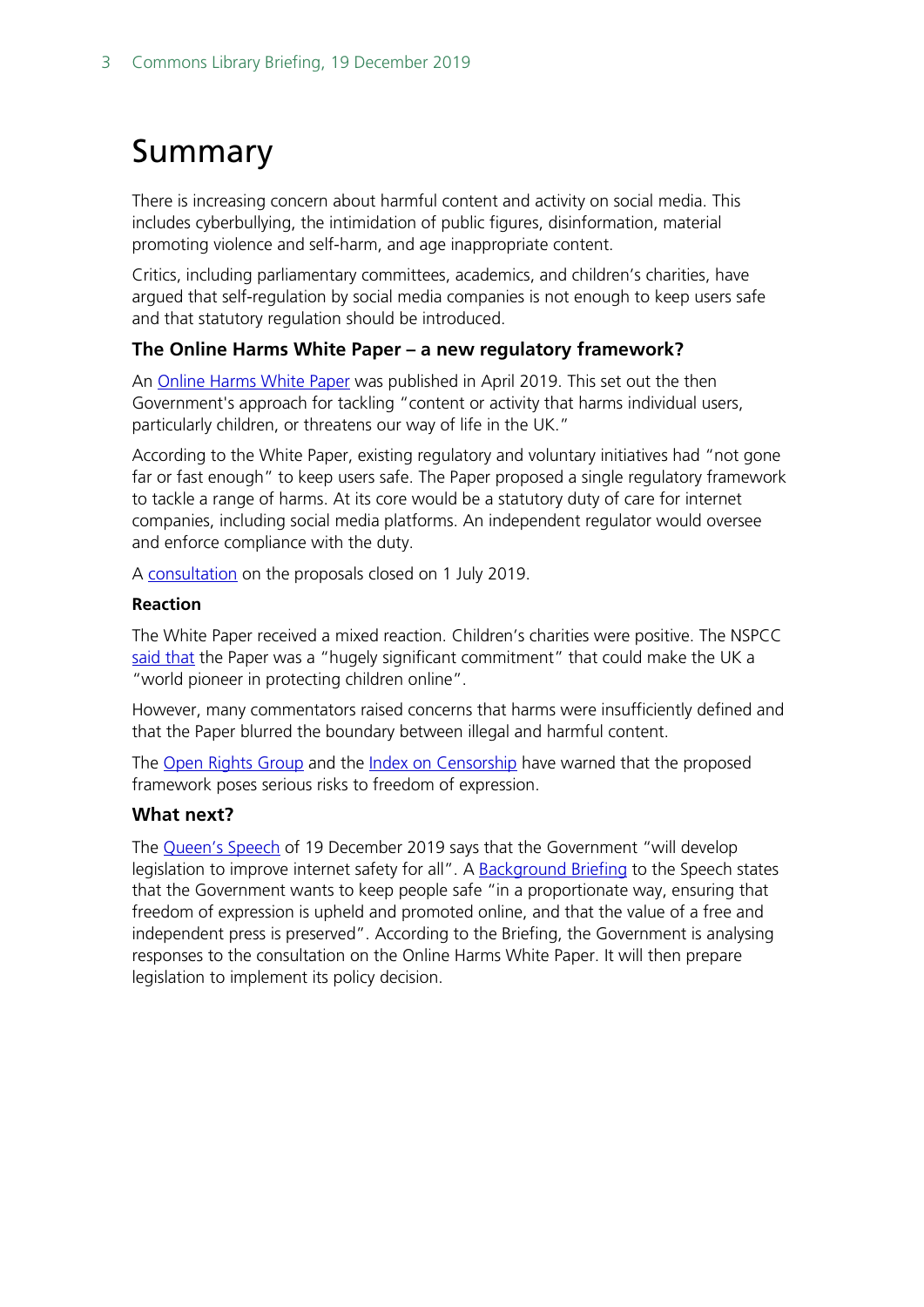## <span id="page-3-0"></span>1. Background

The criminal law applies to online activity in the same way as to offline activity. As the Government has noted, legislation passed before the digital age "has shown itself to be flexible and capable of catching and punishing offenders whether their crimes are committed by digital means or otherwise".[1](#page-3-2) The Crown Prosecution Service has published [guidance](http://www.cps.gov.uk/legal/a_to_c/communications_sent_via_social_media/) on offences on social media.

In addition, many regulators have a role in relation to certain types of online activity e.g. Ofcom, the Competition and Markets Authority, the Advertising Standards Authority, the Information Commissioner's Office, and the Financial Conduct Authority[.2](#page-3-3)

The internet is therefore not quite an unregulated "Wild West" as some have claimed.<sup>[3](#page-3-4)</sup>

However, there is no overall regulator and there is no specific content regulator.<sup>[4](#page-3-5)</sup> Also, under the e-Commerce Directive, social media companies are exempt from liability for illegal content they host if they "play a neutral, merely technical and passive role" towards it. Once they become aware of illegal content, they must remove or disable access to it.

For content that is harmful or inappropriate, but not illegal, social media platforms self-regulate i.e. through "community standards" and "terms of use" that users agree to when joining a platform. This type of material can promote violence, self-harm, or cyberbullying. It can also include indecent, disturbing or misleading content.[5](#page-3-6) The role of social media in enabling access to such material, and claims that selfregulation is an unsatisfactory response, has led to calls for statutory regulation and for the e-Commerce Directive to be revised or replaced.

## <span id="page-3-1"></span>1.1 Social media companies – increased liability?

The e-Commerce Directive makes provision about the liability of "information society services", a category that includes most internet service providers and online platforms.<sup>[6](#page-3-7)</sup>

The Directive provides exemptions to liability for three types of online services - those that host (Article 14), cache (Article 13) or transmit (Article 12) content under certain circumstances.

 <sup>1</sup> HMG, *[Internet Safety Strategy -](https://assets.publishing.service.gov.uk/government/uploads/system/uploads/attachment_data/file/650949/Internet_Safety_Strategy_green_paper.pdf) Green paper*, October 2017, p37

<span id="page-3-3"></span><span id="page-3-2"></span><sup>&</sup>lt;sup>2</sup> House of Lords Select Committee on Communications, *[Regulating in a digital world](https://publications.parliament.uk/pa/ld201719/ldselect/ldcomuni/299/299.pdf)* HL Paper 299, March 2019, Appendix 4

<span id="page-3-4"></span><sup>&</sup>lt;sup>3</sup> House of Lords Select Committee on Communications, *[Regulating in a digital world](https://publications.parliament.uk/pa/ld201719/ldselect/ldcomuni/299/299.pdf)*, p9; Science and Technology Committee, *[Impact of social media](https://publications.parliament.uk/pa/cm201719/cmselect/cmsctech/822/822.pdf) and screen-use on [young people's health](https://publications.parliament.uk/pa/cm201719/cmselect/cmsctech/822/822.pdf)*, HC 822, January 2019, p52

<span id="page-3-5"></span><sup>4</sup> House of Lords Select Committee on Communications, *[Regulating in a digital world](https://publications.parliament.uk/pa/ld201719/ldselect/ldcomuni/299/299.pdf)*, p3

<span id="page-3-6"></span> $\frac{5}{6}$  lbid, p48

<span id="page-3-7"></span><sup>6</sup> [Directive 2000/31/EC;](https://eur-lex.europa.eu/legal-content/EN/TXT/PDF/?uri=CELEX:32000L0031&from=EN) In the UK, the *Electronic Commerce (EC Directive) Regulations 2002* implemented the Directive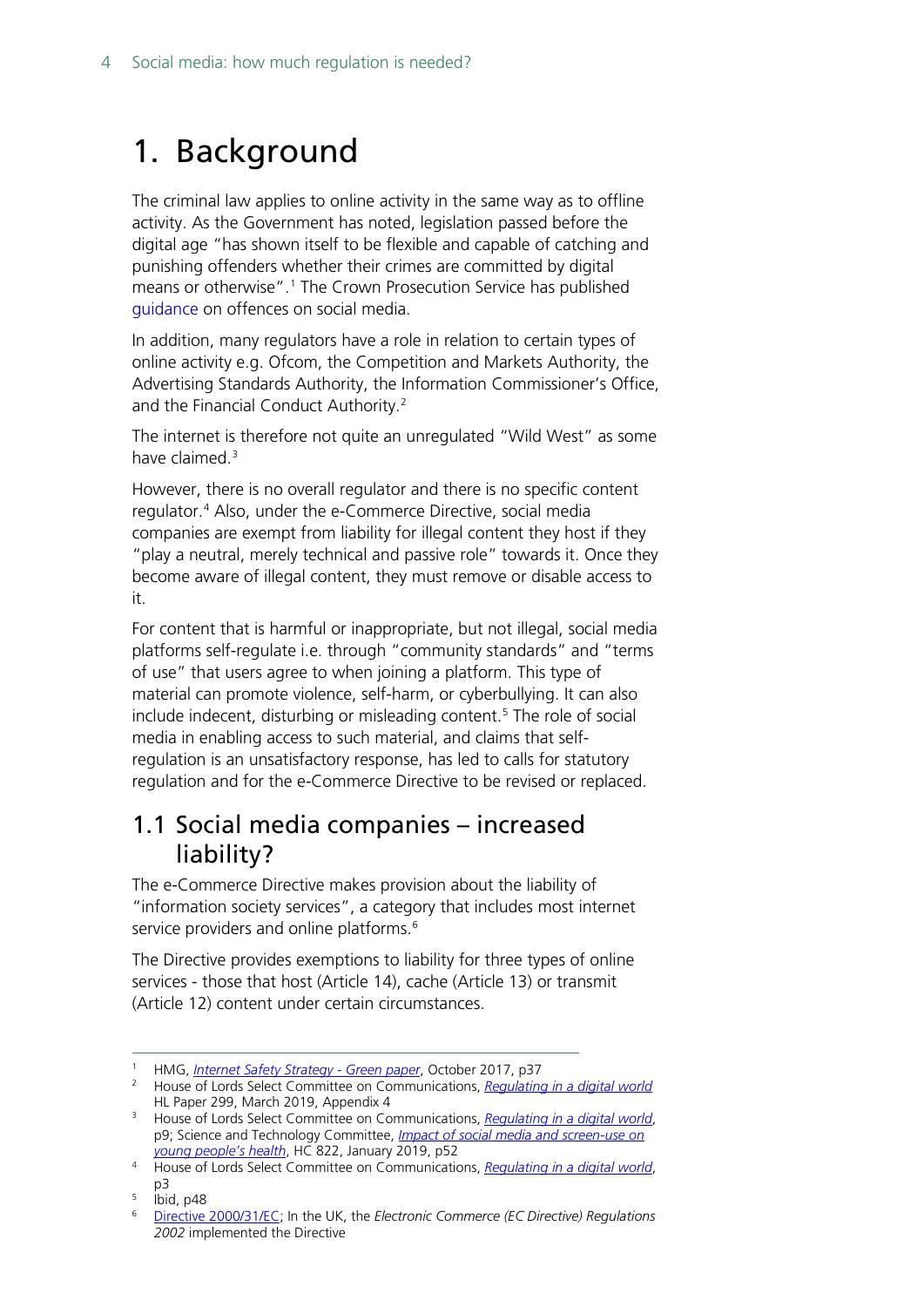Social media companies are generally regarded as information society services that host material, rather than create it. Under Article 14, they are not liable for content that they host, provided they do not have actual knowledge of illegal activity and act expeditiously to remove the information if they are informed that it is illegal.[7](#page-4-0) Only services that "play a neutral, merely technical and passive role towards the hosted content are covered by the exemption".<sup>[8](#page-4-1)</sup> This model of liability is commonly called the "notice and take-down" model.<sup>[9](#page-4-2)</sup>

Under Article 15, Member States must not impose a general obligation on internet intermediaries to monitor or actively to seek facts or circumstances indicating illegal activity.

### Criticism

The liability framework under the e-Commerce Directive has been criticised by different parliamentary committees. A March 2019 [report](https://publications.parliament.uk/pa/ld201719/ldselect/ldcomuni/299/299.pdf) by the Lords Select Committee on Communications noted that the Directive was nearly twenty years old and was developed before platforms began to curate content for users. It concluded, among other things, that notice and take-down was "not an adequate model for content regulation". [10](#page-4-3)

In a July 2018 [report,](https://publications.parliament.uk/pa/cm201719/cmselect/cmcumeds/363/363.pdf) the Digital, Culture, Media and Sport Committee argued that social media companies could not "hide behind the claim of being merely a 'platform'" with no role in regulating the content of their sites":

…they continually change what is and is not seen on their sites, based on algorithms and human intervention...<sup>[11](#page-4-4)</sup>

A December 2017 [report](https://assets.publishing.service.gov.uk/government/uploads/system/uploads/attachment_data/file/666927/6.3637_CO_v6_061217_Web3.1__2_.pdf) by the Committee on Standards in Public Life said that the Government should consider legislation to "rebalance" liability for online content after the UK had left the EU.<sup>[12](#page-4-5)</sup>

The application of the Directive to online platforms has its defenders. An October 2017 [paper,](http://www.europarl.europa.eu/RegData/etudes/IDAN/2017/614179/IPOL_IDA(2017)614179_EN.pdf) produced for the European Parliament's Internal Market and Consumer Protection Committee, argued that the current framework should be "maintained, since it is needed to ensure the

<span id="page-4-0"></span> <sup>7</sup> For discussion of the Directive see: House of Lords Select Committee on Communications, *[Regulating in a digital world](https://publications.parliament.uk/pa/ld201719/ldselect/ldcomuni/299/299.pdf)*, chapter 5; Lorna Woods, "When is [Facebook liable for illegal content under the E-commerce Directive?",](https://eulawanalysis.blogspot.com/2017/01/when-is-facebook-liable-for-illegal.html) EU law analysis blog, 19 January 2017; Giovanni Sartor*, [Providers Liability: From the](http://www.europarl.europa.eu/RegData/etudes/IDAN/2017/614179/IPOL_IDA(2017)614179_EN.pdf)  [eCommerce Directive to the future](http://www.europarl.europa.eu/RegData/etudes/IDAN/2017/614179/IPOL_IDA(2017)614179_EN.pdf)*, Report requested by the European Parliament's Internal Market and Consumer Protection Committee, October 2017

<span id="page-4-1"></span><sup>&</sup>lt;sup>8</sup> European Commission website, [e-Commerce Directive](https://ec.europa.eu/digital-single-market/en/e-commerce-directive) [accessed 10 December 2019]

<span id="page-4-2"></span><sup>9</sup> House of Lords Select Committee on Communications, *[Regulating in a digital world](https://publications.parliament.uk/pa/ld201719/ldselect/ldcomuni/299/299.pdf)*, chapter 5; Lorna Woods, ["When is Facebook liable for illegal content under the E](https://eulawanalysis.blogspot.com/2017/01/when-is-facebook-liable-for-illegal.html)[commerce Directive?",](https://eulawanalysis.blogspot.com/2017/01/when-is-facebook-liable-for-illegal.html) EU law analysis blog, 19 January 2017

<span id="page-4-3"></span><sup>10</sup> House of Lords Select Committee on Communications, *[Regulating in a digital world](https://publications.parliament.uk/pa/ld201719/ldselect/ldcomuni/299/299.pdf)*, p5 and para 193

<span id="page-4-4"></span><sup>11</sup> Digital, Culture, Media and Sport Committee, *[Disinformation and 'fake news':](https://publications.parliament.uk/pa/cm201719/cmselect/cmcumeds/363/363.pdf)  [Interim Report](https://publications.parliament.uk/pa/cm201719/cmselect/cmcumeds/363/363.pdf)*, HC 363 2017-19, July 2018, para 57

<span id="page-4-5"></span><sup>12</sup> Committee on Standards in Public Life, *[Intimidation in Public Life: A Review](https://www.gov.uk/government/uploads/system/uploads/attachment_data/file/666927/6.3637_CO_v6_061217_Web3.1__2_.pdf)*, Cm 9543, December 2017, pp35-7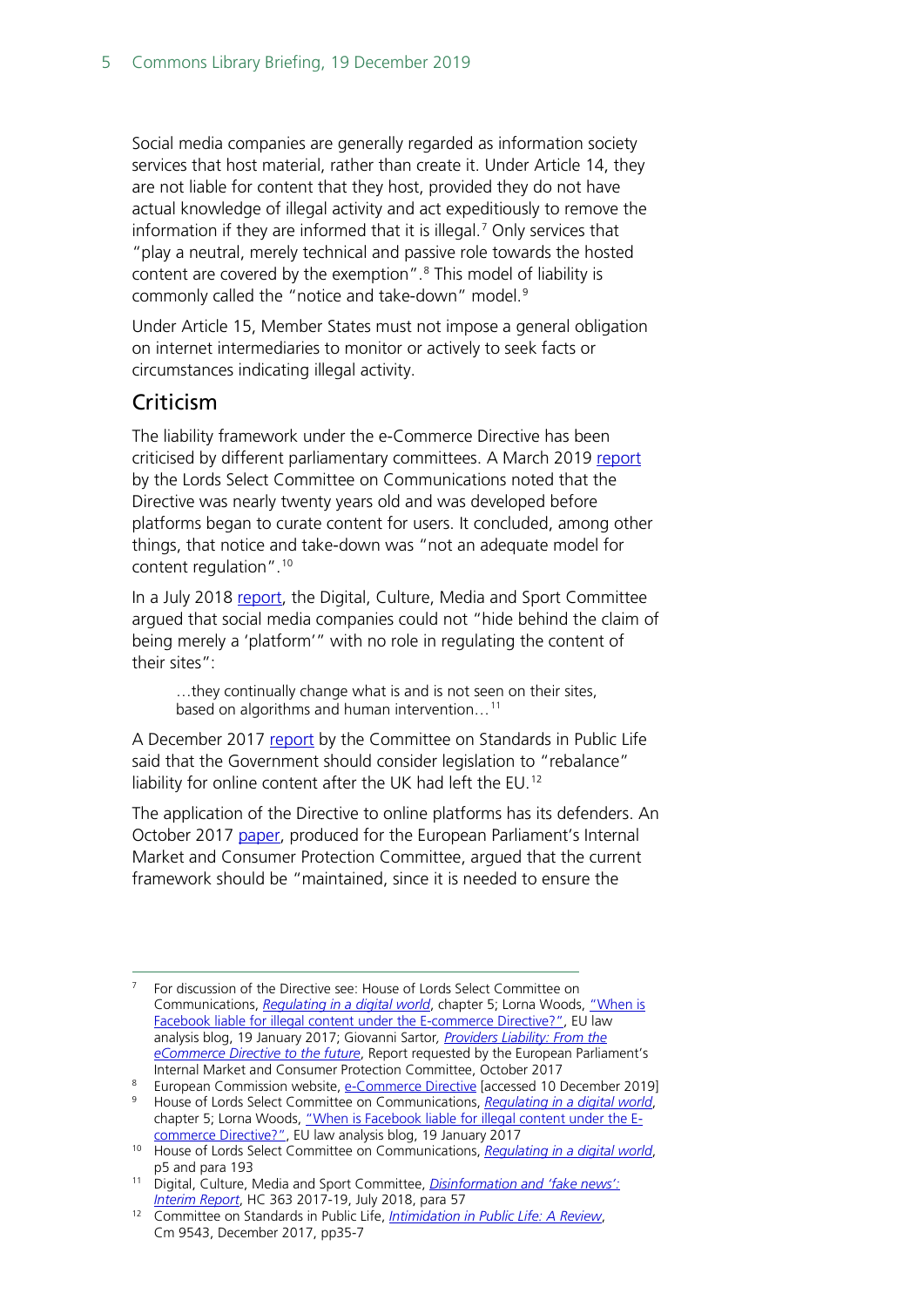diverse provision of intermediation services and the freedoms of the users of such services".[13](#page-5-1)

Graham Smith, an internet lawyer, has defended Article 15 of the Directive and its role in protecting freedom of expression:

(…) [Article 15] prevents the state from turning internet gateways into checkpoints at which the flow of information could be filtered, controlled and blocked.

The principle embodied in Article 15 is currently under pressure: from policymakers within and outside Brussels, from antagonistic business sectors, from the security establishment and potentially from all manner of speech prohibitionists. The common theme is that online intermediaries – ISPs, telecommunications operators, social media platforms - are gatekeepers who can and should be pressed into active service of the protagonists' various causes.

Article 15 stands in the way of the blunt instrument of compulsory general monitoring and filtering. It does so not for the benefit of commercial platforms and ISPs, but to fulfil the policy aim of protecting the free flow of information and ultimately the freedom of speech of internet users…[14](#page-5-2)

## <span id="page-5-0"></span>1.2 Social media companies - a duty of care?

The e-Commerce Directive does not prevent Member States from requiring service providers to apply duties of care "which can reasonably be expected from them and which are specified by national law, in order to detect and prevent certain types of illegal activities".[15](#page-5-3)

Lorna Woods (Professor of Internet Law at the University of Essex) and William Perrin (Trustee of Carnegie UK Trust) have proposed a regulatory regime, centred on a new statutory duty of care, to reduce online harm. The regime, developed under the "aegis" of the Carnegie [UK Trust,](https://www.carnegieuktrust.org.uk/) was put forward in a [series of blog posts](https://www.carnegieuktrust.org.uk/project/harm-reduction-in-social-media/) in 2018. A "refined" [proposal](https://d1ssu070pg2v9i.cloudfront.net/pex/carnegie_uk_trust/2019/01/27135118/Internet-Harm-Reduction-final.pdf) was published in January 2019.<sup>[16](#page-5-4)</sup> Woods and Perrin explain the duty as follows:

Social media service providers should each be seen as responsible for a public space they have created, much as property owners or operators are in the physical world. Everything that happens on a social media service is a result of corporate decisions: about the terms of service, the software deployed and the resources put into enforcing the terms of service.

In the physical world, Parliament has long imposed statutory duties of care upon property owners or occupiers in respect of people using their places, as well as on employers in respect of their employees. Variants of duties of care also exist in other sectors where harm can occur to users or the public. A statutory duty of care is simple, broadly based and largely future-proof. For instance, the duties of care in the 1974 Health and Safety at Work

<span id="page-5-1"></span> <sup>13</sup> Giovanni Sartor, *[Providers Liability: From the eCommerce Directive to the future](http://www.europarl.europa.eu/RegData/etudes/IDAN/2017/614179/IPOL_IDA(2017)614179_EN.pdf)*, Report requested by the European Parliament's Internal Market and Consumer Protection Committee, October 2017, Abstract and Executive summary

<span id="page-5-2"></span><sup>&</sup>lt;sup>14</sup> Graham Smith[, "Time to speak up for Article 15",](https://www.cyberleagle.com/2017/05/time-to-speak-up-for-article-15.html) Cyberlegal Blog, 21 May 2017 <sup>15</sup> Recital 48 of [Directive 2000/31/EC](https://eur-lex.europa.eu/legal-content/EN/TXT/PDF/?uri=CELEX:32000L0031&from=EN)

<span id="page-5-4"></span><span id="page-5-3"></span><sup>16</sup> Lorna Woods and William Perrin, *[Internet harm reduction: an updated proposal](https://d1ssu070pg2v9i.cloudfront.net/pex/carnegie_uk_trust/2019/01/27135118/Internet-Harm-Reduction-final.pdf)*, Carnegie UK Trust, Janaury 2019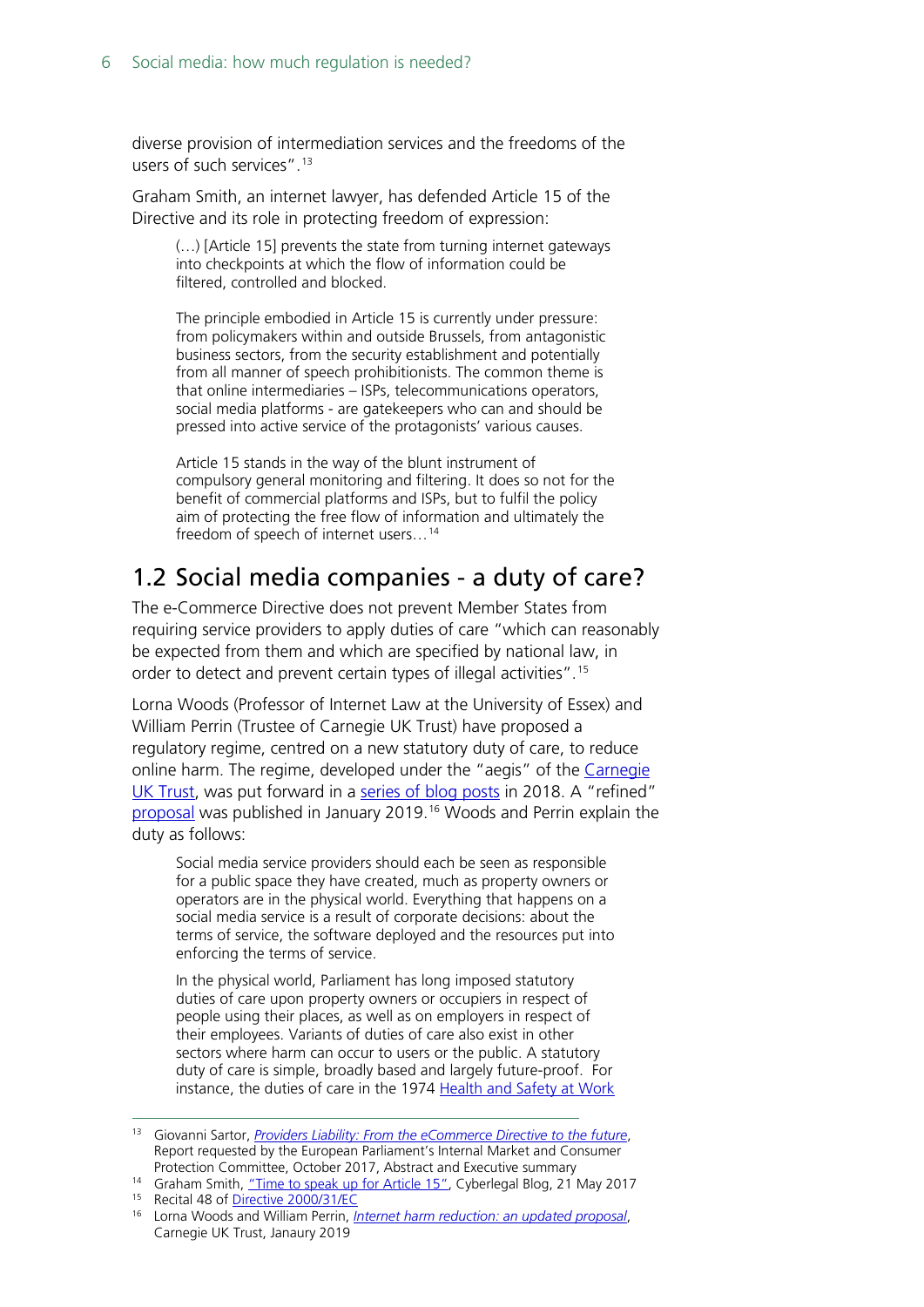[Act](https://www.legislation.gov.uk/ukpga/1974/37) still work well today, enforced and with their application kept up to date by a competent regulator. A statutory duty of care focuses on the objective – harm reduction – and leaves the detail of the means to those best placed to come up with solutions in context: the companies who are subject to the duty of care. A statutory duty of care returns the cost of harms to those responsible for them, an application of the micro-economically efficient 'polluter pays' principle…

Parliament should guide the regulator with a non-exclusive list of harms for it to focus upon. These should be: the stirring up offences including misogyny, harassment, economic harm, emotional harm, harms to national security, to the judicial process and to democracy... [17](#page-6-0)

The regime would regulate services that:

- have a strong two-way or multiway communications component;
- display user-generated content publicly or to a large member/user audience or group.

It would cover "reasonably foreseeable harm that occurs to people who are users of a service and reasonably foreseeable harm to people who are not users of a service".<sup>[18](#page-6-1)</sup>

Woods and Perrin argue that the regulator should be an existing one with experience of dealing with global companies (they suggest [Ofcom\)](https://www.ofcom.org.uk/home). The regulator would use a harm reduction method, similar to that used for reducing pollution:

[The regulator would] agree tests for harm, run the tests, the company responsible for harm invests to reduce the tested level, test again to see if investment has worked and repeat if necessary. If the level of harm does not fall or if a company does not cooperate then the regulator will have sanctions.

In a model process, the regulator would work with civil society, users, victims and the companies to determine the tests and discuss both companies harm reduction plans and their outcomes. The regulator would have the power to request information from regulated companies as well as having its own research function. The nature of fast-moving online services is such that the regulator should deploy the UK government's formalised version of the [precautionary principle,](http://www.hse.gov.uk/aboutus/meetings/committees/ilgra/pppa.htm) acting on emerging evidence rather than waiting years for full scientific certainty about services that have long since stopped…[19](#page-6-2)

To make companies change their behaviour, Woods and Perrin suggest penalties of large fines, set as a proportion of turnover. [20](#page-6-3)

#### **Criticism**

The duty of care proposed by Woods and Perrin has attracted criticism. Graham Smith, for example, has [challenged](https://www.cyberleagle.com/2018/10/take-care-with-that-social-media-duty.html) the idea that social media

<span id="page-6-0"></span><sup>&</sup>lt;sup>17</sup> Lorna Woods and William Perrin, ["Internet Harm Reduction: a Proposal",](https://www.carnegieuktrust.org.uk/blog/internet-harm-reduction-a-proposal/) Carnegie UK Trust Blog, 30 January 2019

<span id="page-6-1"></span><sup>18</sup> Ibid

<span id="page-6-2"></span> $19$  Ibid

<span id="page-6-3"></span><sup>&</sup>lt;sup>20</sup> Penalties are issued on a similar basis under the General Data Protection Regulation and under the Competition Act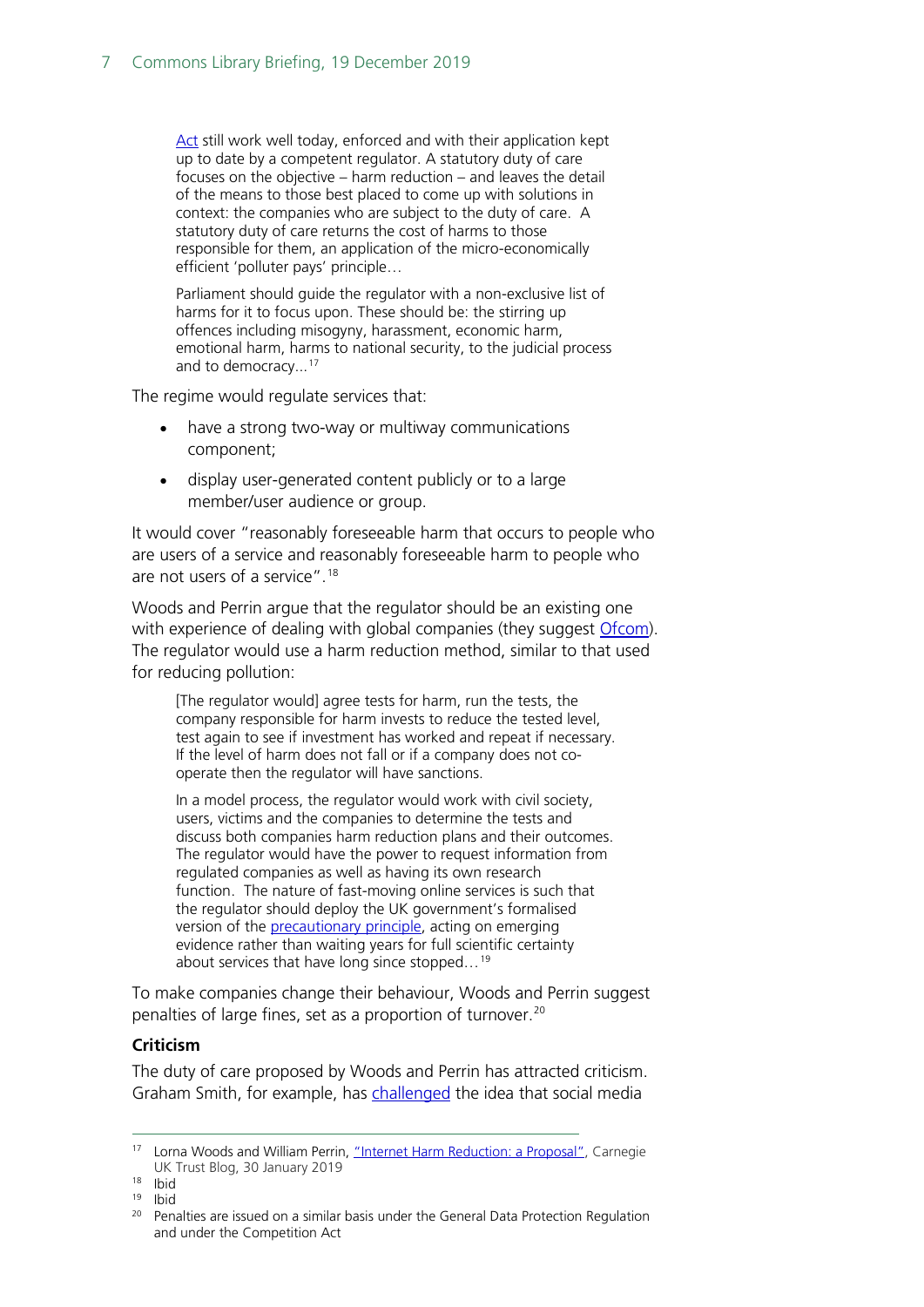platforms should be viewed as having responsibilities for a public space, similar to property owners in the physical world:

(…) The relationship between a social media platform and its users has some parallels with that between the occupier of a physical space and its visitors.

A physical public place is not, however, a perfect analogy. Duties of care owed by physical occupiers relate to what is done, not said, on their premises. They concern personal injury and damage to property. Such safety-related duties of care are thus about those aspects of physical public spaces that are less like online platforms.

That is not to say that there is no overlap. Some harms that result from online interaction can be fairly described as safety-related. Grooming is an obvious example. However that is not the case for all kinds of harm…[21](#page-7-0)

He also raised concerns about the possible impact of the duty on freedom of expression:

(…) We derive from the right of freedom of speech a set of principles that collide with the kind of actions that duties of care might require, such as monitoring and pre-emptive removal of content. The precautionary principle may have a place in preventing harm such as pollution, but when applied to speech it translates directly into prior restraint. The presumption against prior restraint refers not just to pre-publication censorship, but the principle that speech should stay available to the public until the merits of a complaint have been adjudicated by a legally competent independent tribunal. The fact that we are dealing with the internet does not negate the value of procedural protections for speech…[22](#page-7-1)

#### **Support**

A February 2019 NSPCC [report](https://www.nspcc.org.uk/globalassets/documents/news/taming-the-wild-west-web-regulate-social-networks.pdf) drew heavily on the work of Woods and Perrin and argued for a regulator to enforce a duty of care to protect children on social media. [23](#page-7-2) According to the NSPCC, 90% of parents support making social networks legally responsible for protecting children. [24](#page-7-3)

In a January 2109 [report,](https://publications.parliament.uk/pa/cm201719/cmselect/cmsctech/822/822.pdf) the Science and Technology Committee noted the work of Woods and Perrin<sup>25</sup> and recommended, among others, that a duty of care should be introduced that would require social media companies "to act with reasonable care to avoid identified harms" to users aged under 18.<sup>[26](#page-7-5)</sup> The duty would extend beyond that age for other vulnerable groups, as determined by the Government.

<span id="page-7-0"></span><sup>&</sup>lt;sup>21</sup> Graham Smith[, "Take care with that social media duty of care",](https://www.cyberleagle.com/2018/10/take-care-with-that-social-media-duty.html) Cyberlegal Blog, 19 October 2018<br><sup>22</sup> Ibid

<span id="page-7-2"></span><span id="page-7-1"></span><sup>23</sup> NSPCC, *[Taming the Wild West Web: How to regulate social networks and keep](https://www.nspcc.org.uk/globalassets/documents/news/taming-the-wild-west-web-regulate-social-networks.pdf)  [children safe from abuse](https://www.nspcc.org.uk/globalassets/documents/news/taming-the-wild-west-web-regulate-social-networks.pdf)*, February 2019, p1 and chapter 3

<span id="page-7-3"></span><sup>&</sup>lt;sup>24</sup> ["9 out of 10 parents back social network regulation",](https://www.nspcc.org.uk/what-we-do/news-opinion/9-in-10-parents-back-social-network-regulation/) NSPCC News, 12 February 2019

<span id="page-7-4"></span><sup>25</sup> House of Commons Science and Technology Committee, *[Impact of social media and](https://publications.parliament.uk/pa/cm201719/cmselect/cmsctech/822/822.pdf)  [screen-use on young people's health](https://publications.parliament.uk/pa/cm201719/cmselect/cmsctech/822/822.pdf)*, paras 223-5

<span id="page-7-5"></span> $26$  Ibid, para 228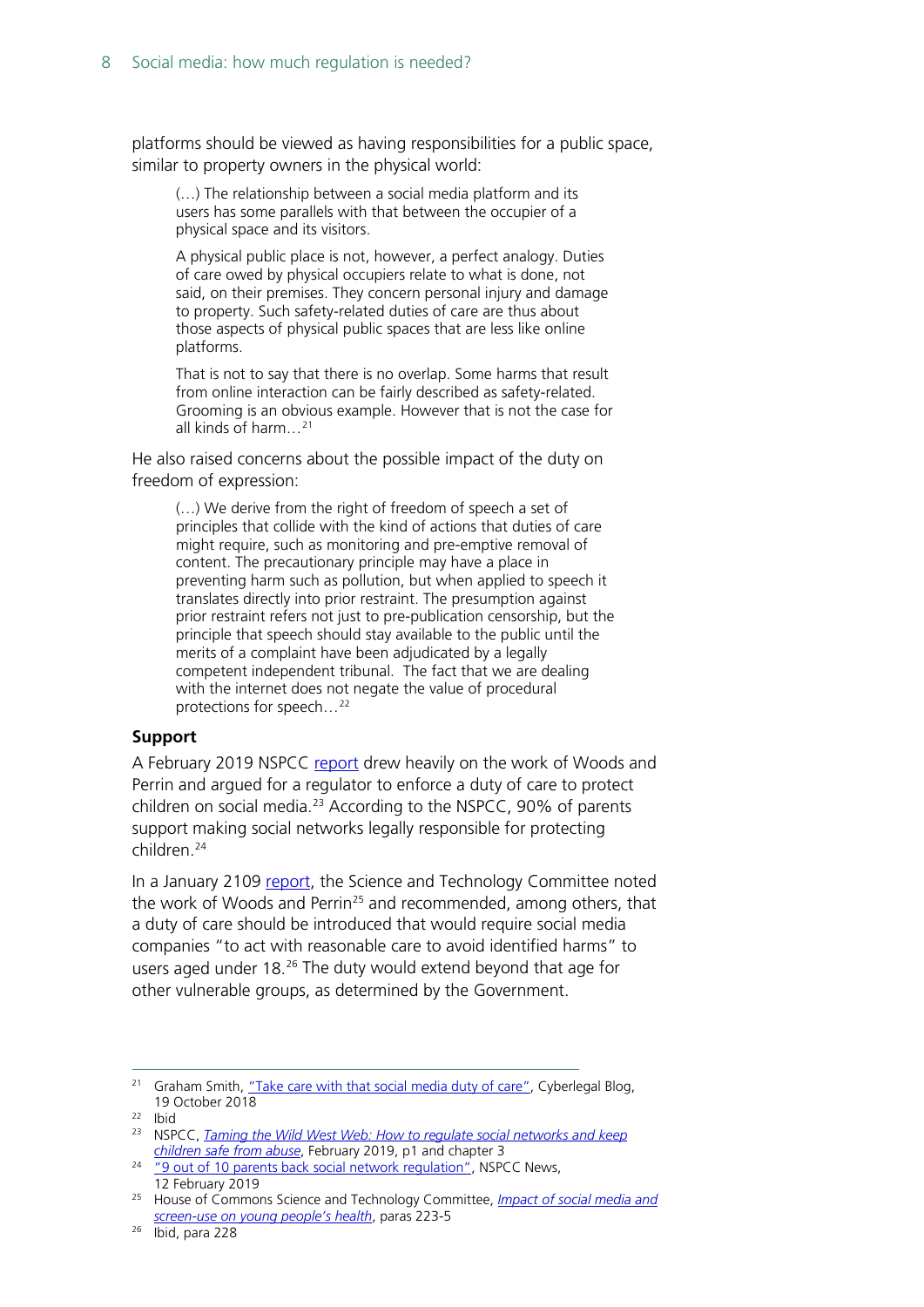Woods and Perrin submitted [evidence](http://data.parliament.uk/writtenevidence/committeeevidence.svc/evidencedocument/communications-committee/the-internet-to-regulate-or-not-to-regulate/written/82684.html) to the Lords Select Committee on Communications during its inquiry into regulating the digital world.[27](#page-8-1) The Committee's March 2019 [report](https://publications.parliament.uk/pa/ld201719/ldselect/ldcomuni/299/299.pdf) recommended that a duty of care should be imposed on online services hosting user-generated content. This would be enforced by Ofcom.<sup>[28](#page-8-2)</sup>

In April 2019, after consulting on its internet safety strategy, the Government's Online Harms White Paper set out plans to introduce a statutory duty of care, to be overseen by an independent regulator.<sup>[29](#page-8-3)</sup>

## <span id="page-8-0"></span>1.3 The Internet Safety Strategy

In October 2017, as part of its [Digital Charter](https://www.gov.uk/government/publications/digital-charter) work, the Government published an [Internet Safety Strategy green paper](https://assets.publishing.service.gov.uk/government/uploads/system/uploads/attachment_data/file/650949/Internet_Safety_Strategy_green_paper.pdf) to help make "Britain the safest place in the world to be online."<sup>[30](#page-8-4)</sup> Among other things, the paper looked at the role of social media companies in keeping users safe and sought views on a social media code of practice - [section 103](http://www.legislation.gov.uk/ukpga/2017/30/section/103/enacted) of the *Digital Economy Act 2017* requires the Government to publish a voluntary code for social media platforms. The code would introduce minimum standards and ensure regular review and monitoring. The code has to address conduct that involves bullying, insulting, intimidating or humiliating behaviour. A [consultation](https://www.gov.uk/government/consultations/internet-safety-strategy-green-paper) on the proposals closed in December 2017.

#### **Government response**

The Government's [response](https://assets.publishing.service.gov.uk/government/uploads/system/uploads/attachment_data/file/708873/Government_Response_to_the_Internet_Safety_Strategy_Green_Paper_-_Final.pdf) was published in May 2018. This noted that a growing number of people, including parents and education and health professionals, were concerned about safety online. The consultation highlighted three main issues:

- Online behaviours too often fail to meet acceptable standards;
- Users can feel powerless to address these issues;
- Technology companies can operate without proper oversight, transparency or accountability, and commercial interests mean that they can fail to act in users' best interests.<sup>[31](#page-8-5)</sup>

Various charities, including those representing children,<sup>[32](#page-8-6)</sup> expressed concern about the existing self-regulatory approach and suggested making the social media code of practice legally binding, with an independent regulator and sanctions regime. However, the Internet Watch Foundation noted that self-regulation, in partnership with the internet industry, was "hugely effective" in removing online child abuse images. The industry companies that responded to the consultation also favoured continued self-regulation.<sup>[33](#page-8-7)</sup>

The Government's view was that the "disconnect" between user and industry responses strongly suggested that companies needed to do

<span id="page-8-1"></span> <sup>27</sup> See House of Lords Select Committee on Communications, *[Regulating in a digital](https://publications.parliament.uk/pa/ld201719/ldselect/ldcomuni/299/299.pdf)  [world](https://publications.parliament.uk/pa/ld201719/ldselect/ldcomuni/299/299.pdf)*, paras 198-202

<span id="page-8-2"></span> $28$  Ibid, paras 205-6

<span id="page-8-3"></span><sup>29</sup> HMG, *[Online Harms White Paper](https://assets.publishing.service.gov.uk/government/uploads/system/uploads/attachment_data/file/793360/Online_Harms_White_Paper.pdf)*, April 2019

<span id="page-8-4"></span><sup>30</sup> HMG, *[Internet Safety Strategy -](https://assets.publishing.service.gov.uk/government/uploads/system/uploads/attachment_data/file/650949/Internet_Safety_Strategy_green_paper.pdf) Green paper*, October 2017, p3

<span id="page-8-5"></span><sup>&</sup>lt;sup>31</sup> HMG, *[Response to the Internet Safety Strategy Green Paper](https://assets.publishing.service.gov.uk/government/uploads/system/uploads/attachment_data/file/708873/Government_Response_to_the_Internet_Safety_Strategy_Green_Paper_-_Final.pdf)*, May 2018, p5

<span id="page-8-6"></span><sup>&</sup>lt;sup>32</sup> e.g. the NSPCC and the Children's Charities' Coalition on Internet Safety

<span id="page-8-7"></span><sup>&</sup>lt;sup>33</sup> *[Response to the Internet Safety Strategy Green Paper](https://assets.publishing.service.gov.uk/government/uploads/system/uploads/attachment_data/file/708873/Government_Response_to_the_Internet_Safety_Strategy_Green_Paper_-_Final.pdf)*, May 2018, p9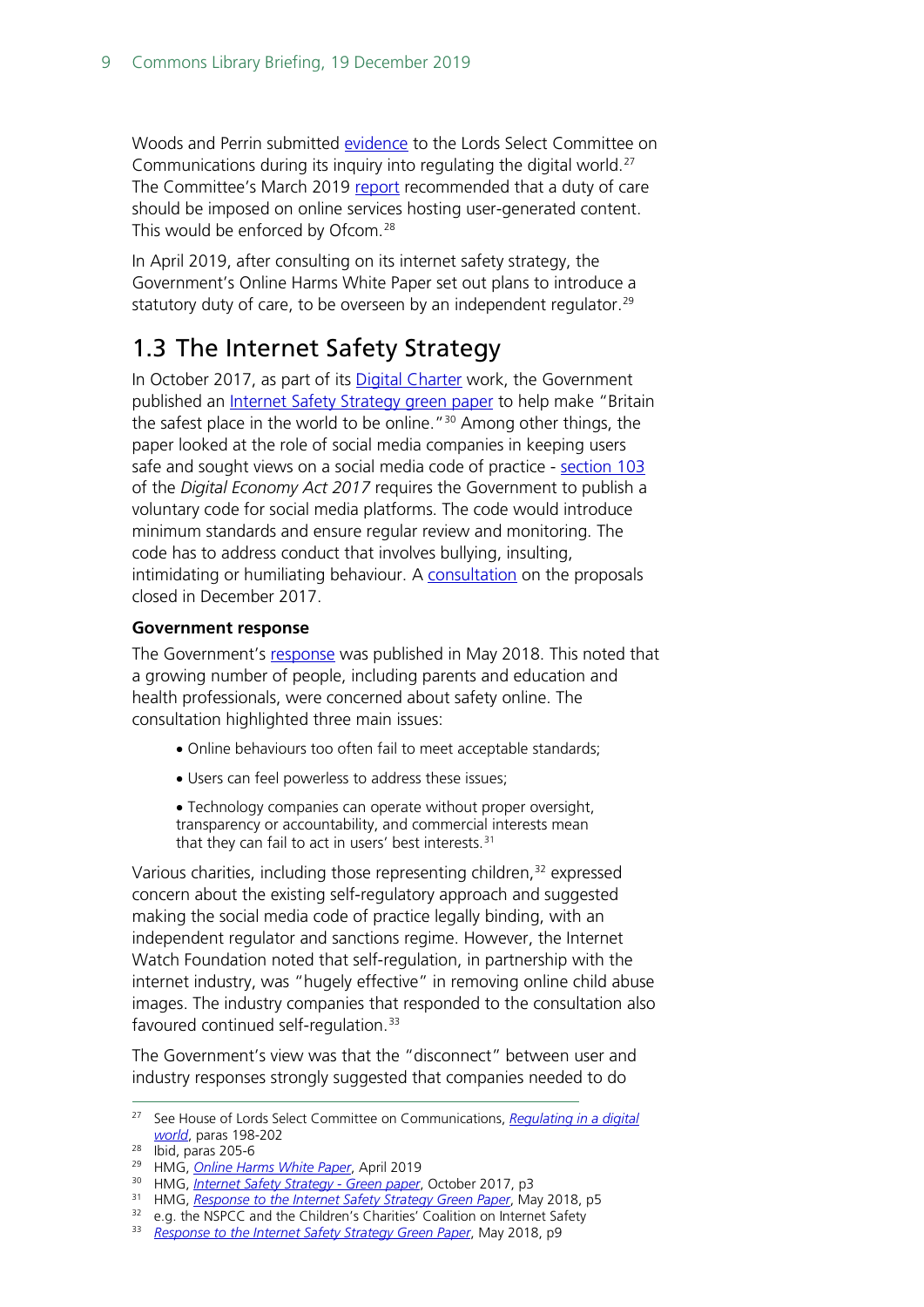more to manage content and behaviour on their platforms.<sup>[34](#page-9-0)</sup> A white paper would be published, setting out areas for legislation, including making the social media code of practice legally binding.<sup>[35](#page-9-1)</sup> The white paper would also look at increasing the liability of social media platforms for harmful and illegal content. The Government's response to the consultation claimed that the status quo was "increasingly unsustainable as it becomes clear many platforms are no longer just passive hosts."[36](#page-9-2)

<span id="page-9-0"></span> <sup>34</sup> Ibid, p13

<span id="page-9-1"></span><sup>35</sup> Ibid, p15

<span id="page-9-2"></span><sup>36</sup> Ibid, p14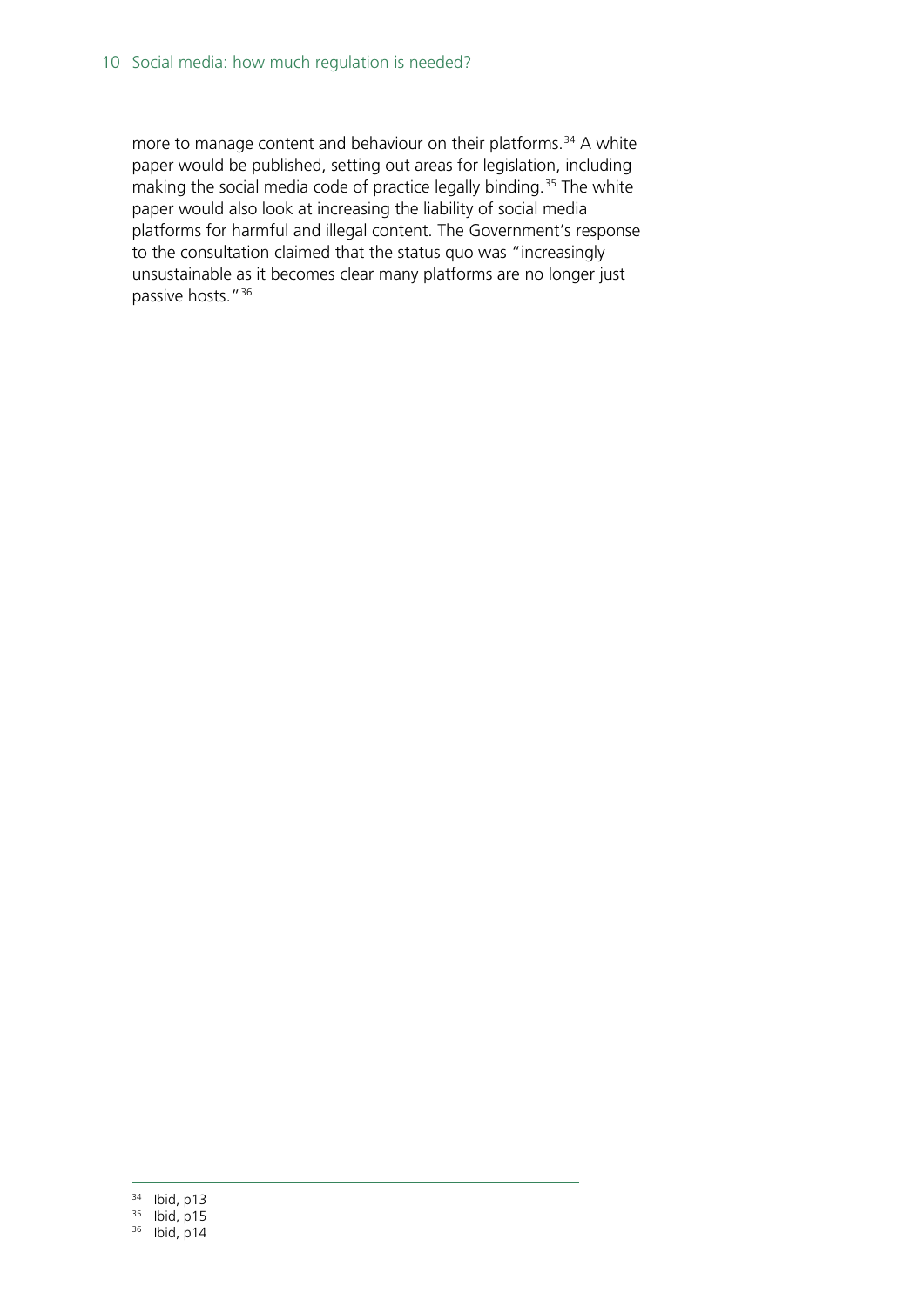## <span id="page-10-0"></span>2. The Online Harms White Paper

The [Online Harms White Paper](https://assets.publishing.service.gov.uk/government/uploads/system/uploads/attachment_data/file/793360/Online_Harms_White_Paper.pdf) was published in April 2019. It set out the then Government's approach to "tackle content or activity that harms individual users, particularly children, or threatens our way of life."<sup>[37](#page-10-1)</sup>

According to the Government, the current "patchwork of regulation and voluntary initiatives" had not gone far or fast enough to keep UK users safe. The Paper therefore proposed a single regulatory framework to tackle a range of online harms. [38](#page-10-2) The core of this would be a new statutory duty of care for internet companies, including social media platforms. An independent regulator would oversee and enforce compliance with the duty.

The Paper covered three categories of harms:

- harms with a clear definition;
- harms with a less clear definition;
- underage exposure to legal content.

Examples of harms in each category were set out in the following table:<sup>[39](#page-10-3)</sup>

| Harms with a<br>clear definition                                                                                                                                                                                                                                                                                        | Harms with a less<br>clear definition                                                                                                                                                                                                         | Underage exposure to<br>legal content                                                                                                                                                      |
|-------------------------------------------------------------------------------------------------------------------------------------------------------------------------------------------------------------------------------------------------------------------------------------------------------------------------|-----------------------------------------------------------------------------------------------------------------------------------------------------------------------------------------------------------------------------------------------|--------------------------------------------------------------------------------------------------------------------------------------------------------------------------------------------|
| . Child sexual exploitation<br>and abuse.<br>Terrorist content and<br>activity.<br>• Organised immigration<br>crime<br>• Modern slavery.<br>· Extreme pornography.<br>• Revenge pornography.<br>· Harassment and<br>cyberstalking.<br>· Hate crime.<br>· Encouraging or assisting<br>suicide<br>Incitement of violence. | • Cyberbullying and trolling.<br>• Extremist content and<br>activity.<br>• Coercive behaviour.<br>· Infimidation<br>· Disinformation.<br>• Violent content.<br>• Advocacy of self-harm.<br>· Promotion of Female<br>Genital Mutilation (FGM). | . Children accessing pornography.<br>• Children accessing inappropriate material<br>(including under 13s using social media<br>and under 18s using dating apps;<br>excessive screen time). |
| . Sale of illegal goods/<br>services, such as drugs<br>and weapons (on the open<br>internet).                                                                                                                                                                                                                           |                                                                                                                                                                                                                                               |                                                                                                                                                                                            |
| • Content illegally uploaded<br>from prisons.                                                                                                                                                                                                                                                                           |                                                                                                                                                                                                                                               |                                                                                                                                                                                            |
| • Sexting of indecent images<br>by under 18s (creating,<br>possessing, copying or<br>distributing indecent or<br>sexual images of children<br>and young people under<br>the age of 18).                                                                                                                                 |                                                                                                                                                                                                                                               |                                                                                                                                                                                            |

Part 1 of the White Paper gives further detail on the above harms.

<span id="page-10-1"></span> <sup>37</sup> HM Government, *[Online Harms White Paper](https://assets.publishing.service.gov.uk/government/uploads/system/uploads/attachment_data/file/793360/Online_Harms_White_Paper.pdf)*, April 2019, p6

<span id="page-10-3"></span><span id="page-10-2"></span><sup>38</sup> p30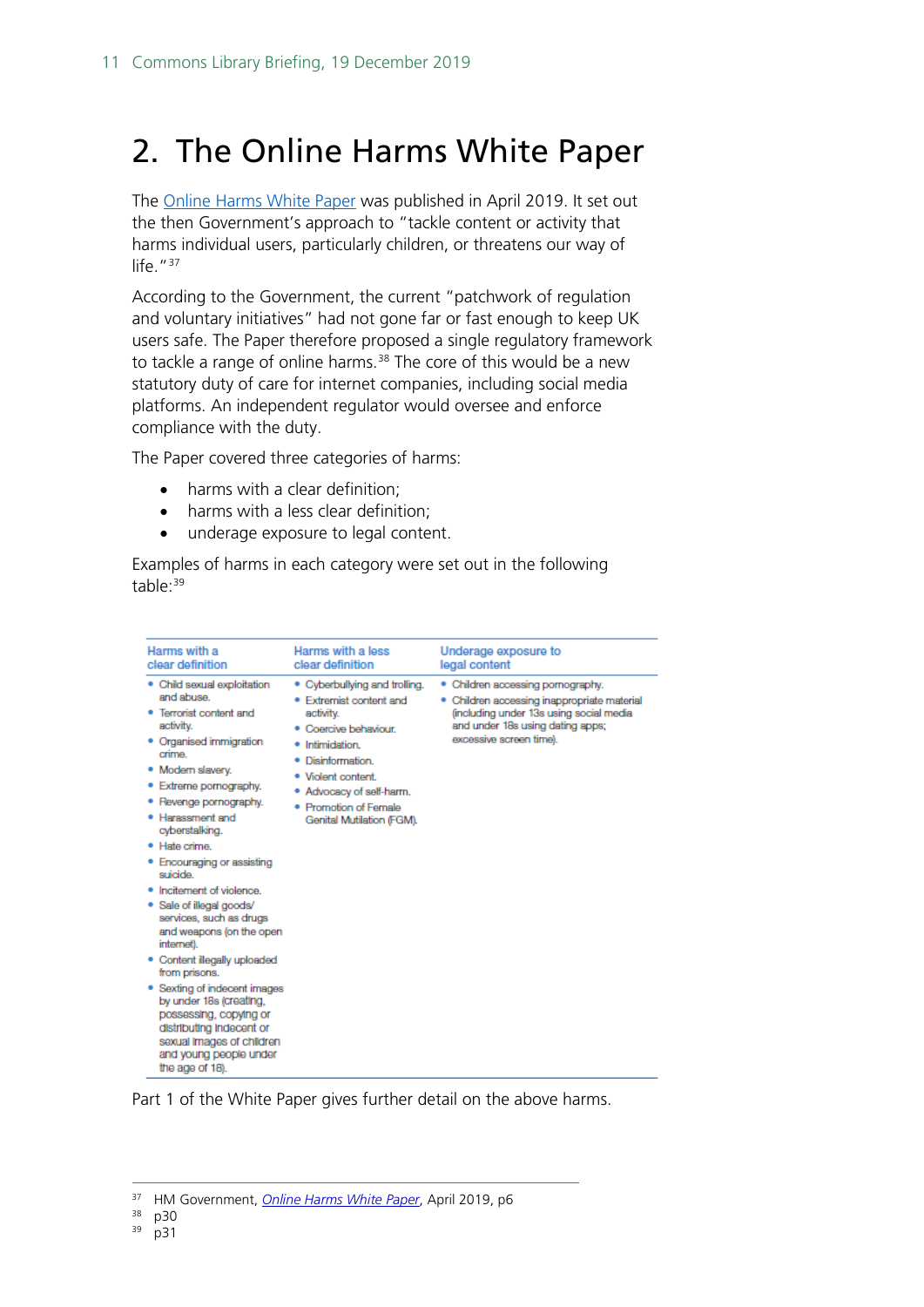### The regulatory model

Parts 2 and 3 of the Paper set out in detail the Government's plans for a new regulatory framework. A brief overview of some of the key elements is set out below.

#### **What would the duty require?**

The statutory duty of care would require companies to take greater responsibility for the safety of their users and to tackle the harms caused by content or activity on their services.

The regulator would issue codes of practice setting out how to do this. For terrorist activity or child sexual exploitation and abuse (CSEA), the Home Secretary would sign off the codes.

As an indication of fulfilling the duty of care, companies would be expected to:

• ensure their relevant terms and conditions meet standards set by the regulator and reflect the codes of practice as appropriate.

• enforce their own relevant terms and conditions effectively and consistently.

• prevent known terrorist or CSEA content being made available to users.

- take prompt, transparent and effective action following user reporting.
- support law enforcement investigations to bring criminals who break the law online to justice.
- direct users who have suffered harm to support.
- regularly review their efforts in tackling harm and adapt their internal processes to drive continuous improvement.<sup>[40](#page-11-0)</sup>

To help with the above outcomes, codes of practice would include:

- steps to ensure products and services are safe by design.
- guidance about how to ensure terms of use are adequate and are understood by users when they sign up to use the service.
- measures to ensure that reporting processes and processes for moderating content and activity are transparent and effective.
- steps to ensure harmful content or activity is dealt with rapidly.
- processes that allow users to appeal the removal of content or other responses, in order to protect users' rights online.
- steps to ensure that users who have experienced harm are directed to, and receive, adequate support.
- steps to monitor, evaluate and improve the effectiveness of their processes.[41](#page-11-1)

Section 7 of the Paper sets out specific areas that codes of practice would be expected to cover in relation to the following types of harm:

<span id="page-11-1"></span><span id="page-11-0"></span> <sup>40</sup> p64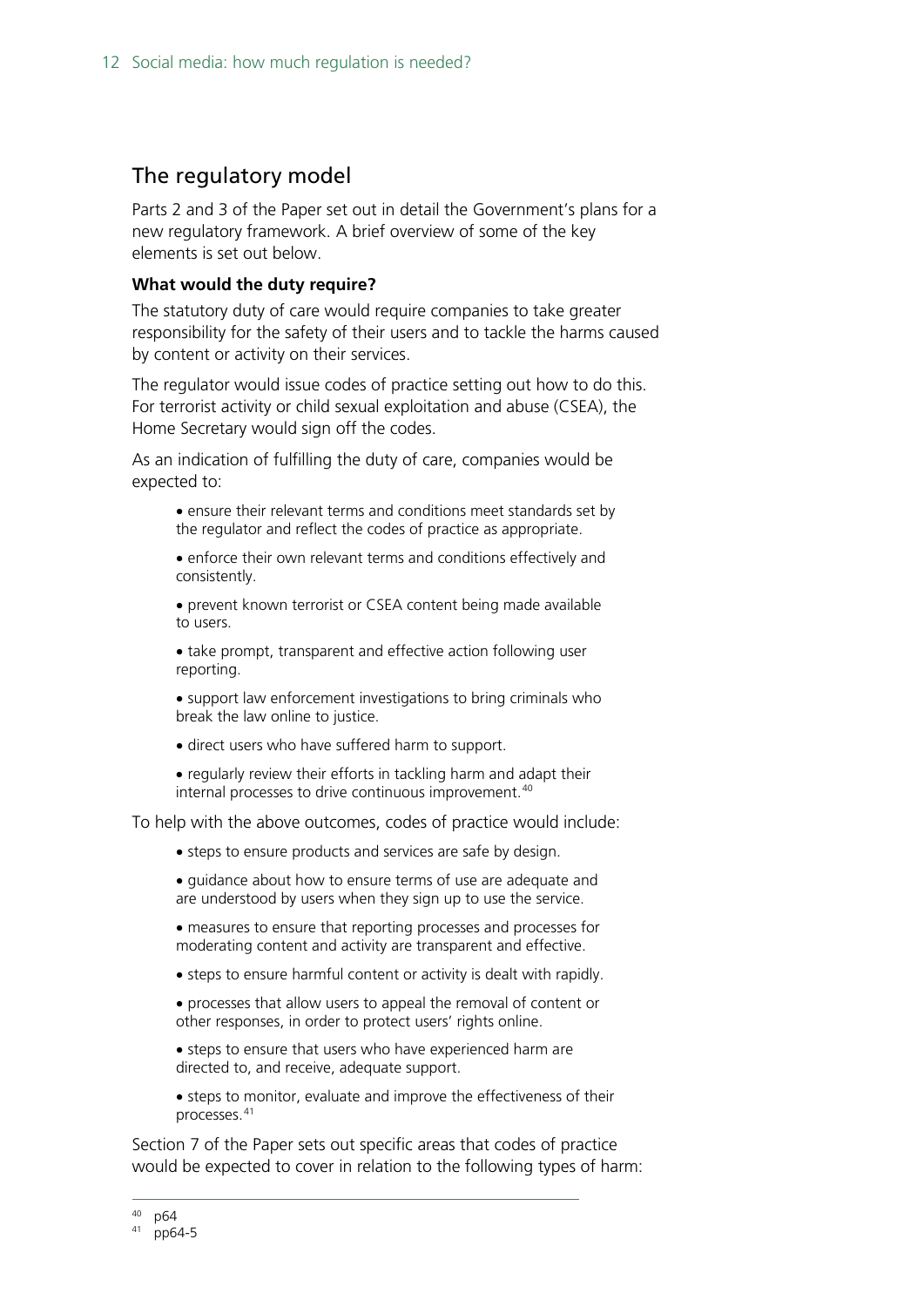CSEA, terrorism, serious violence, hate crime, harassment, disinformation, encouraging self-harm and suicide, the abuse of public figures, cyberbullying, and children accessing inappropriate content.

#### **Who would the duty apply to?**

The White Paper noted that harmful content and behaviour originates from a wide range of online platforms or services and that these cannot easily be categorised by reference to a single business model or sector. It therefore focused on the *services* provided by companies. According to the Paper, there are two main types of online activity that can give rise to the online harms in scope:

- hosting, sharing and discovery of user-generated content (e.g. a post on a public forum or the sharing of a video);
- facilitation of public and private online interaction between service users (e.g. instant messaging or comments on posts).

As a wide variety of companies and organisations provide the above services, the regulatory framework would cover social media companies, public discussion forums, retailers that allow users to review products online, non-profit organisations, file sharing sites and cloud hosting providers.[42](#page-12-0)

The Paper said that users should be protected from harmful behaviour and content in private as well as public online space. Given the importance of privacy, the framework would "ensure a differentiated approach for private communication". The Paper sought views on how 'private' and 'public' should be defined as well on what regulatory requirements should apply to private communication services. [43](#page-12-1)

#### **The regulator**

An independent regulator would oversee and enforce the new framework. It would issue codes of practice, setting out what companies would need to do to comply with the duty of care. The regulator's other functions would include:

- establishing a framework to assess compliance with the duty of care;
- overseeing the implementation of user redress mechanisms;
- promoting education about online safety for users;
- taking enforcement action against non-compliant companies;
- promoting the development and adoption of safety technologies to tackle online harms;
- undertaking and commissioning research on online harms and their impact.<sup>44</sup>

<span id="page-12-0"></span> $^{42}_{43}$  p49

<span id="page-12-1"></span> $43$  p50<br>44 p54

<span id="page-12-2"></span>p54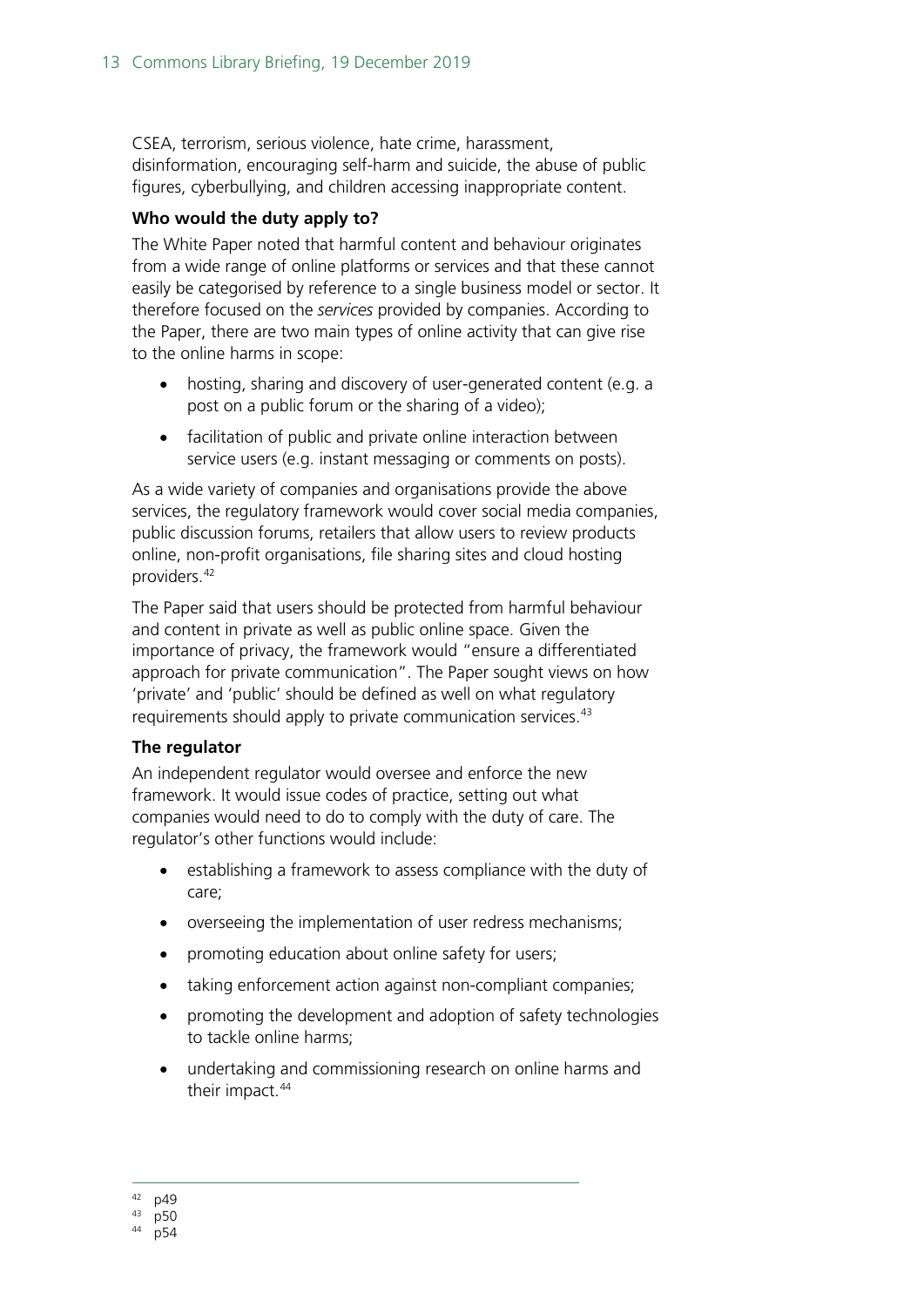The regulator's initial focus would be on companies posing the "biggest and most obvious risk" to users, either because of the size of a service, or because of known harms. [45](#page-13-0)

Companies would be required to do what is "reasonably practicable" to meet regulatory requirements. This would be enshrined in legislation.<sup>[46](#page-13-1)</sup>

The Paper sought views on whether the regulator should be a new or an existing body with an extended remit.<sup>47</sup>

#### **Enforcement**

The core enforcement powers of the regulator would be:

• Issuing civil fines for proven failures in clearly defined circumstances. Civil fines can be tied into metrics such as annual turnover, volume of illegal material, volume of views of illegal material, and time taken to respond to the regulator.

• Serving a notice to a company that is alleged to have breached standards, and setting a timeframe to respond with an action plan to rectify the issue.

• Requiring additional information from the company regarding the alleged breach.

• Publishing public notices about the proven failure of the company to comply with standards.<sup>[48](#page-13-3)</sup>

The powers would be used in a proportionate manner, "taking the impact on the economy into account".<sup>[49](#page-13-4)</sup>

The paper sought views on other possible powers for the regulator:

- disruption of business activities in the event of extremely serious breaches – e.g. a company failing to take action to stop terrorist use of its services;
- internet service provider (ISP) blocking an option of "last resort" where a company had "committed serious, repeated and egregious violations of the outcome requirements for illegal harms, failing to maintain basic standards after repeated warnings and notices of improvement";
- senior management liability holding certain individuals personally accountable in the event of a major breach of the duty of care. This could involve personal liability for civil fines, or could even extend to criminal liability.<sup>[50](#page-13-5)</sup>

## Why did the Paper not seek changes to liability?

In the White Paper, the Government explained why it was not seeking changes to the liability regime under the e-Commerce Directive:

<span id="page-13-0"></span>45 p54

<span id="page-13-4"></span><sup>49</sup> p59

<span id="page-13-1"></span><sup>46</sup> p55

<span id="page-13-2"></span><sup>47</sup> pp57-8

<span id="page-13-3"></span><sup>48</sup> pp59-60

<span id="page-13-5"></span><sup>50</sup> p60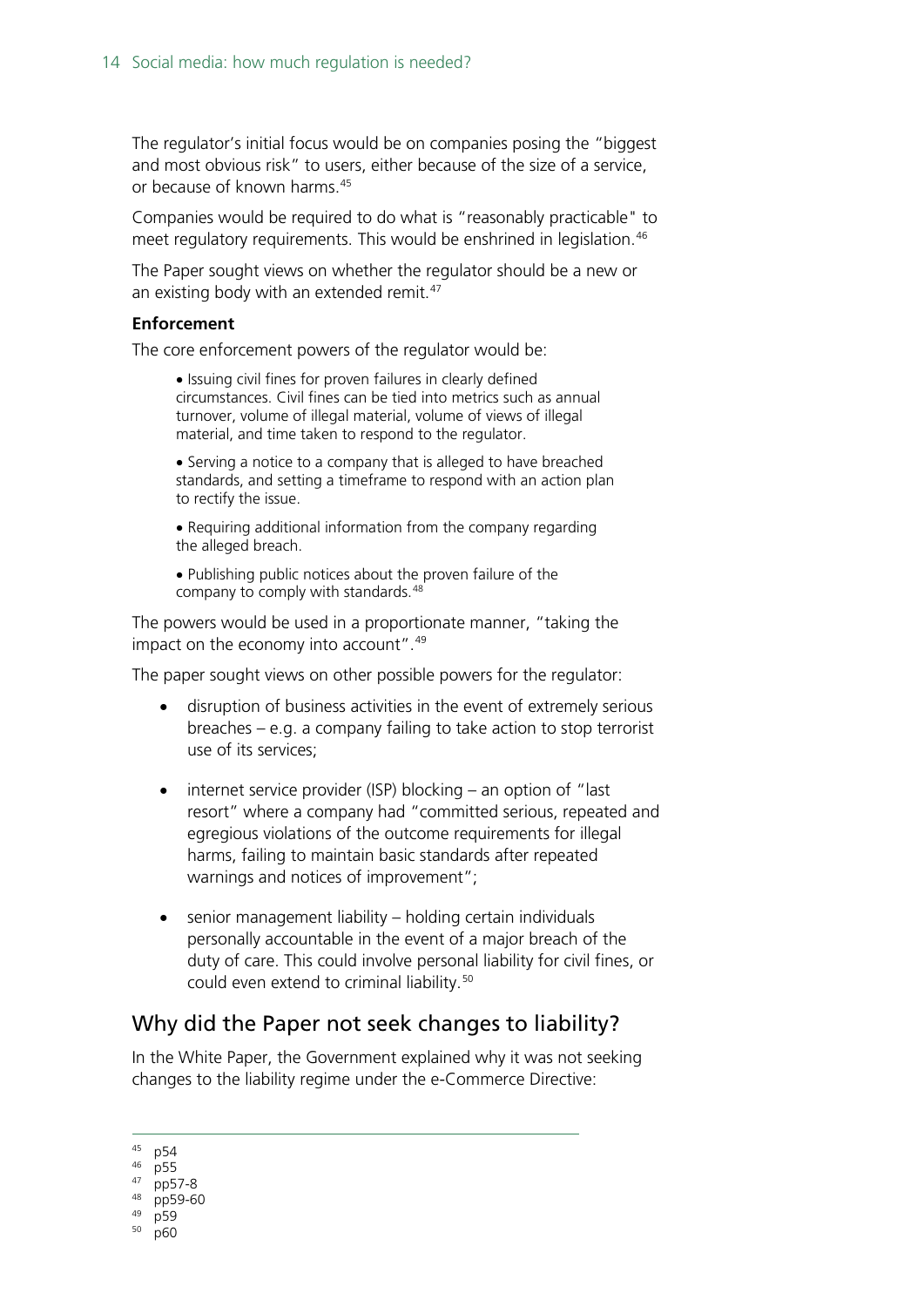The existing liability regime…does not provide a mechanism to ensure proactive action to identify and remove content. In addition, even if reforms to the liability regime successfully addressed the problem of illegal content, they would not address the full range of harmful activity or harmful behaviour in scope. More fundamentally, the focus on liability for the presence of illegal content does not incentivise the systemic improvements in governance and risk management processes that we think are necessary…

According to the Government, its proposed framework would take a more thorough approach:

(…) It will increase the responsibility that services have in relation to online harms, in line with the existing law that enables platforms to operate. In particular, companies will be required to ensure that they have effective and proportionate processes and governance in place to reduce the risk of illegal and harmful activity on their platforms, as well as to take appropriate and proportionate action when issues arise. The new regulatory regime will also ensure effective oversight of the take-down of illegal content, and will introduce specific monitoring requirements for tightly defined categories of illegal content.<sup>[51](#page-14-1)</sup>

## Consultation

A [consultation](https://www.gov.uk/government/consultations/online-harms-white-paper) on the Paper's proposals closed on 1 July 2019. The Government is still analysing the responses (see section 3 below).

## <span id="page-14-0"></span>2.1 Comment

The White Paper received a mixed response.

#### **Children's charities**

The NSPCC was positive. Chief Executive, Peter Wanless, said that the Paper represented a "hugely significant commitment" that could make the UK a "world pioneer in protecting children online":

…For too long social networks have failed to prioritise children's safety and left them exposed to grooming, abuse, and harmful content. So it's high time they were forced to act through this legally binding duty to protect children, backed up with hefty punishments if they fail to do so....<sup>[52](#page-14-2)</sup>

The [Children's Charities' Coalition on Internet Safety](http://www.chis.org.uk/) (CHIS) "applaud[ed]" the Paper:

(…) It recognises self-regulation has failed as the core principle for addressing the challenges facing children as internet users. It sees a statutory Regulator as an essential feature of the future landscape. As a statement of intent, the White Paper's aspirations are crystal clear, and the Government is doubly to be commended for publishing it, written as it was in the face of nearly zero meaningful co-operation from a great many important high-tech companies.<sup>[53](#page-14-3)</sup>

<span id="page-14-2"></span><span id="page-14-1"></span> $51$  pp62-3

<sup>52</sup> ["Government listens to our Wild West Web campaign and launches White Paper",](https://www.nspcc.org.uk/what-we-do/news-opinion/government-listens-wild-west-web-campaign-launches-white-paper/)  NSPCC News, 8 April 2019

<span id="page-14-3"></span><sup>53</sup> CHIS, *[Comments on the Online Harms White Paper](http://www.chis.org.uk/file_download/102)*, July 2019, p1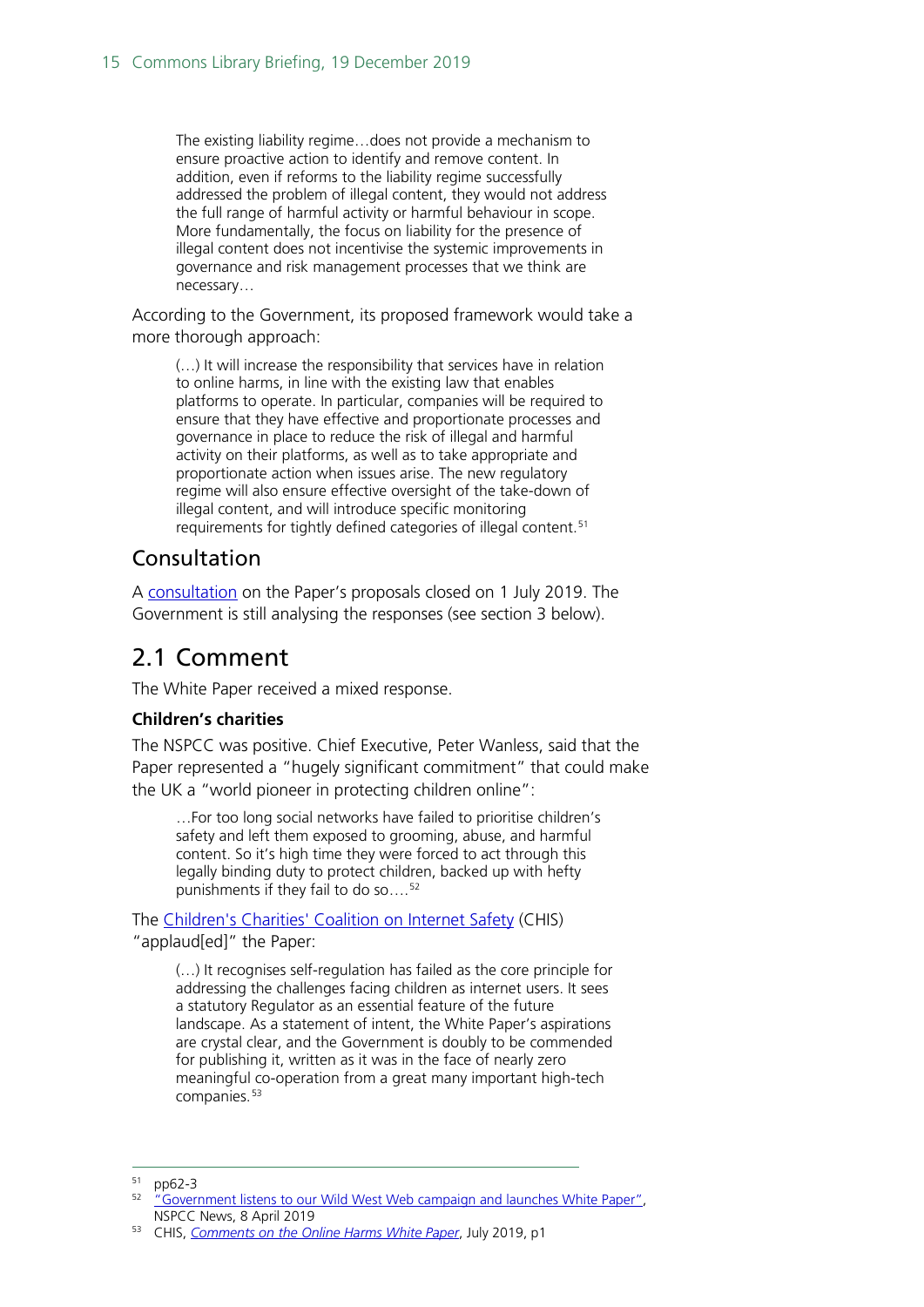Anne Longfield, the Children's Commissioner for England, [said that](https://www.childrenscommissioner.gov.uk/2019/04/08/what-does-the-governments-online-harms-white-paper-mean-for-children/) the problem of harmful content on social media was getting worse, that self-regulation had to end, and that the Government's plans for a statutory duty of care "cannot come a moment too soon". She called for the new regulator to "have teeth with strong powers to represent children" and for the balance of power to "to decisively shift" away from the companies.<sup>[54](#page-15-0)</sup>

#### **Digital, Culture, Media and Sport Committee**

In a June 2019 [report,](https://publications.parliament.uk/pa/cm201719/cmselect/cmcumeds/2431/2431.pdf) the Digital, Culture, Media and Sport Committee said it was "pleased" that its recommendations<sup>[55](#page-15-1)</sup> for a duty of care, overseen by an independent regulator, had been included in the White Paper.<sup>[56](#page-15-2)</sup> The Committee said that the regulator's success would depend on its enforcement powers:

(…) We urge the Government to take an ambitious approach to equipping the regulator with sufficient means, including adequate sanctions. This must go beyond fines to include the ability to disrupt the activities of businesses that are not complying, and ultimately custodial sentences…[57](#page-15-3)

Most of the Committee's report discussed the White Paper's "scant focus on electoral interference and online political advertising", both of which the Committee had said required "urgent action."<sup>[58](#page-15-4)</sup>

#### **Carnegie UK Trust**

In a June 2019 [summary response,](https://www.carnegieuktrust.org.uk/blog/online-harms-response-cukt/) Lorna Woods, William Perrin and Maeve Walsh said that the White Paper was a "significant step in attempts to improve the online environment". However, a number of concerns were raised.

The response noted that the White Paper envisaged online operators moderating and taking proactive action in relation to certain forms of content. Although the Paper acknowledged that the e-Commerce Directive prohibits general monitoring, Woods et al claimed that its explanation of how it resolved this conflict was "weak".

The Trust said that it could not support the Government drafting some of the codes of practice, even in relation to the most extreme and harmful speech. According to the Trust, the drafting should, at most, be the responsibility of Parliament or, "more likely", the independent regulator after consultation with bodies such as the police, the security services, the Crown Prosecution Service and possibly the Home Secretary.

The White Paper did not identify an existing body, such as Ofcom, to be the regulator. The Trust said this was a "significant weakness". Ofcom had a proven track record of effective engagement with some of the

<span id="page-15-0"></span><sup>&</sup>lt;sup>54</sup> "What does the Government's Online Harms White Paper mean for children?", Children's Commissioner News, 8 April 2019

<span id="page-15-1"></span><sup>&</sup>lt;sup>55</sup> The recommendations were set out in the Committee's February 2019 report, *[Disinformation and 'fake news': Final Report](https://publications.parliament.uk/pa/cm201719/cmselect/cmcumeds/1791/1791.pdf)* (HC 1791)

<span id="page-15-2"></span><sup>&</sup>lt;sup>56</sup> Digital, Culture, Media and Sport Committee, [The Online Harms White Paper,](https://publications.parliament.uk/pa/cm201719/cmselect/cmcumeds/2431/2431.pdf) HC 2431, July 2019, p3

<span id="page-15-4"></span><span id="page-15-3"></span> $57$  Ibid, p6

<sup>58</sup> Ibid, p6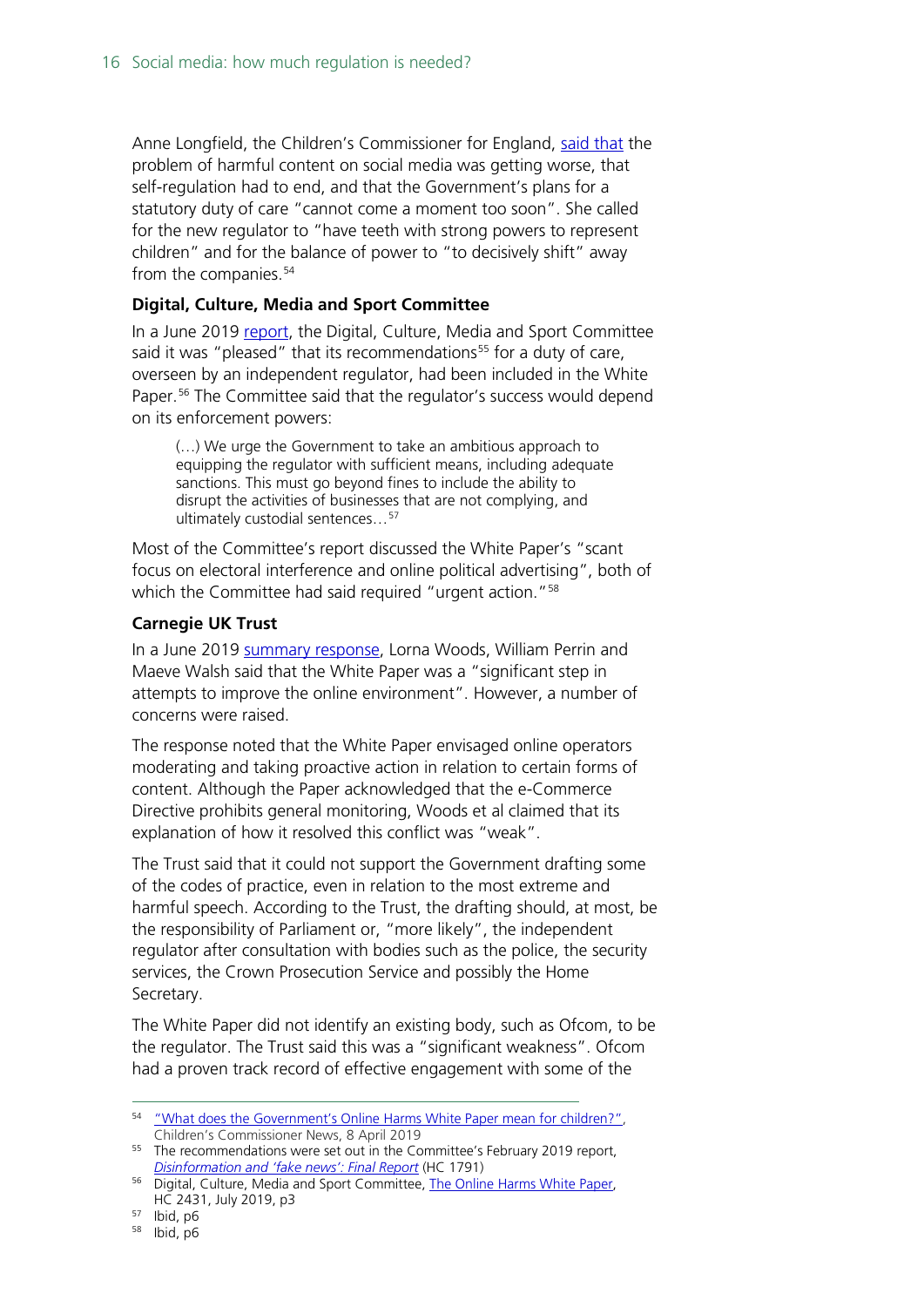largest media groups, whereas a new body would take "years to earn sufficient reputation to be taken seriously".

The Trust said that the Paper's distinction between clearly defined and less clearly defined harms was "not helpful". It was also a mistake to exclude economic harm from the framework's scope. In addition, there was no mention of making misogyny a hate crime, despite the Government committing to do so.

Without "urgent clarification" of the points it had raised, the Trust claimed that the Government had "opened itself up to (legitimate) criticism" that its proposed regime was "about moderation, censorship and takedown".

A [full response,](https://d1ssu070pg2v9i.cloudfront.net/pex/carnegie_uk_trust/2019/07/04163920/Online-Harm-White-paper-.pdf) including the Trust's responses to the White Paper's questions, was published in June 2019.

## Further criticism of the framework

Other commentators have drawn attention to the White Paper's "extremely broad" definition of "online harms", that it treats legal and illegal harms as "indistinguishable", risks conflating legal and social issues, and could restrict freedom of expression.<sup>59</sup>

## The concept of "harm"

Paul Wragg, Editor in Chief of *Communications Law*, noted that the Paper "moves, awkwardly and confusingly, between criminality and immorality, between commerce and health and safety, between social cohesion and personal development". This is not a "description of *a* problem, or even *some* problems. It is a description of *all* our problems".<sup>[60](#page-16-1)</sup> Wragg claimed there was a tension throughout the Paper between questions of law and ethics, between what is illegal and what is unacceptable. According to Wragg, freedom of expression becomes the "obvious casualty" when attempting to prevent harm to internet users.

Graham Smith [criticised](https://inforrm.org/2019/04/30/users-behaving-badly-the-online-harms-white-paper-graham-smith/) the Paper's "all-encompassing" approach:

[The White Paper] sets out to forge a single sword of truth and righteousness with which to assail all manner of online content from terrorist propaganda to offensive material.

However, flying a virtuous banner is no guarantee that the army is marching in the right direction. Nor does it preclude the possibility that specialised units would be more effective…

(…) An aversion to fragmentation is like saying that instead of the framework of criminal offences and civil liability, focused on specific kinds of conduct, that make up our mosaic of offline laws we should have a single offence of Behaving Badly.

<span id="page-16-0"></span><sup>&</sup>lt;sup>59</sup> See, for example, Huw Edwards, "Uncharted territory - the UK sets sail towards [regulation of 'Online Harms'",](https://www.socialmedialawbulletin.com/2019/04/uncharted-territory-the-uk-sets-sail-towards-regulation-of-online-harms/) *Social Media Law Bulletin*, 18 April 2019; ["The](https://www.theguardian.com/commentisfree/2019/apr/08/the-guardian-view-on-online-harms-white-paper-grey-areas)  [Guardian view on online harms: white paper, grey areas",](https://www.theguardian.com/commentisfree/2019/apr/08/the-guardian-view-on-online-harms-white-paper-grey-areas) *Guardian*, 8 April 2019; Emma Goodman, "The Online Harms White Paper: its approach to disinformation. [and the challenges of regulation",](https://inforrm.org/2019/04/13/the-online-harms-white-paper-its-approach-to-disinformation-and-the-challenges-of-regulation-emma-goodman/) Inforrm Blog, 13 April 2019; Ashley Hurst,

<span id="page-16-1"></span>[<sup>&</sup>quot;Tackling misinformation and disinformation online",](https://inforrm.org/2019/05/16/tackling-misinformation-and-disinformation-online-ashley-hurst/) Inforrm Blog, 16 May 2019 <sup>60</sup> Paul Wragg, "Tackling online harms: what good is regulation?", *Communications Law,* Vol 24(2), 2019, pp49-51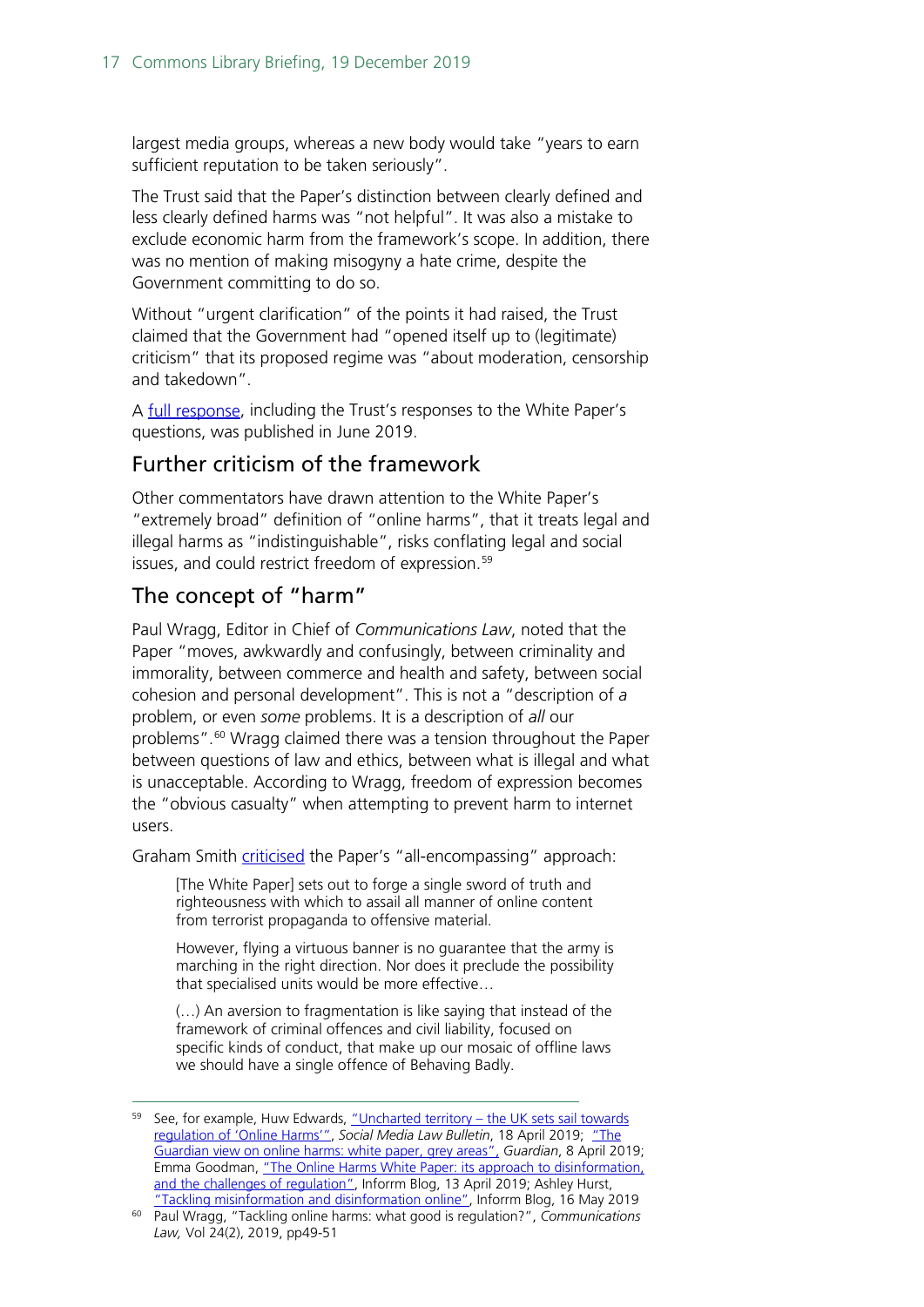We could not contemplate such a universal offence with equanimity. A Law against Behaving Badly would be so open to subjective and arbitrary interpretation as to be the opposite of law: rule by ad hoc command. Assuredly it would fail to satisfy the rule of law requirement of reasonable certainty. By the same token we should treat with suspicion anything that smacks of a universal Law against Behaving Badly Online.

In placing an undefined and unbounded notion of harm at the centre of its proposals for a universal duty of care, the government has set off down that path.

Smith goes on to discuss how the Paper's "impermissibly vague" concept of harm, including the "nebulous" notion of "harm to society", could cause problems for legislation, hand too much power to the regulator, and restrict freedom of expression. [61](#page-17-0)

### Freedom of expression

Organisations working to protect freedom of expression have raised concerns about the White Paper.

#### **Open Rights Group**

In a May 2019 [paper,](https://www.openrightsgroup.org/assets/files/reports/report_pdfs/ORG_Policy_Lines_Online_Harms_WP.pdf) the [Open Rights Group](https://www.openrightsgroup.org/about/) (ORG) noted that "the Internet in general and social media in particular play a central role in protecting free expression in society. They have particular importance for children and young people's expression and access to information".[62](#page-17-1)

According to ORG, the Government's proposed framework was "unrealistically vast" and a "poor" conceptual approach.<sup>[63](#page-17-2)</sup> In ORG's view, any regulatory scheme should be "explicitly rooted in the international human rights framework":

• (…) This provides an established, universally-applicable standard capable of holding both companies and States to account.

• Regulation should encourage internet companies to adopt and implement the UN Guiding Principles on Business and Human Rights . These establish principles of due diligence, transparency, accountability and remediation, and would commit companies to implementing human rights standards throughout their product and policy operations. **We would welcome incorporation of these principles into any regulatory framework so that they become directly enforceable.**

• **It is critical to acknowledge and understand that regulation will ultimately bite on social media users and directly impact the fundamental rights of ordinary citizens**. Regulating social media is essentially different from regulating newspapers or broadcasters because internet media platforms driven by user generated content facilitate the day-to-day freedom of expression of their users.

• **Protection of the right to free speech must infuse how legislative and regulatory schemes are developed,** 

<span id="page-17-0"></span><sup>&</sup>lt;sup>61</sup> Graham Smith, "Users [Behaving Badly: the Online Harms White Paper,](https://inforrm.org/2019/04/30/users-behaving-badly-the-online-harms-white-paper-graham-smith/) Inforrm Blog, 30 April 2019; See also: Graham Smith, ["The Rule of Law and the Online](https://inforrm.org/2019/05/12/the-rule-of-law-and-the-online-harms-white-paper-graham-smith/)  [Harms White Paper",](https://inforrm.org/2019/05/12/the-rule-of-law-and-the-online-harms-white-paper-graham-smith/) Informm Blog, 12 May 2019

<span id="page-17-2"></span><span id="page-17-1"></span><sup>62</sup> Open Rights Group, *[Policy responses to Online Harms White Paper](https://www.openrightsgroup.org/assets/files/reports/report_pdfs/ORG_Policy_Lines_Online_Harms_WP.pdf)*, May 2019, p1

<sup>63</sup> Ibid, pp2-3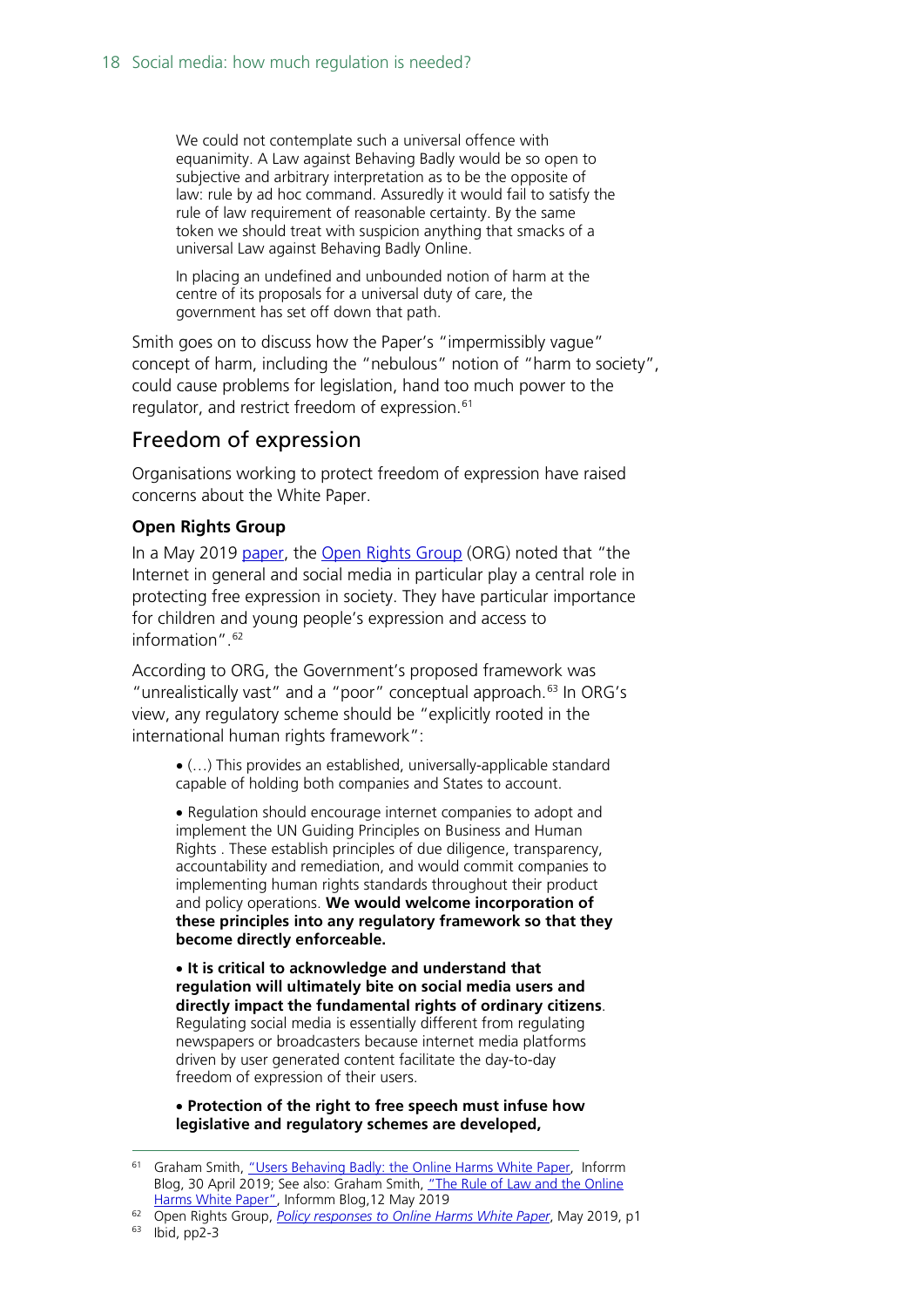**implemented and enforced**. If a harms-based approach is used (which we would not recommend), harms to freedom of expression must themselves be recognised as a harm, to be weighed in any balancing exercise.

• What is legal offline must remain legal online.

• **Platforms must not be obligated to generally scan or monitor content**. Proactive monitoring is inconsistent with the right to privacy and will lead to increased censorship.

• Regulation should promote non-discrimination in decision-making, both human and algorithmic.<sup>[64](#page-18-0)</sup>

ORG also noted the importance of any policy intervention being underpinned "with a clear, objective evidence base which demonstrates that actions are necessary and proportionate":

Regulation impacting on citizen's free speech needs to be based on evidence of harm traceable to specific pieces or types of content, activity or behaviour, rather than expectations or social judgements that these may be related to possible harms...

There were limitations of research in this area that had to be taken into account when assessing the weight to be given to evidence:

Risk encounters cannot easily be measured except by asking children directly, which raises ethical (children might be unaware of harm until asked specifically) and measurement (risk of underor over-reporting) questions. Research is also not able to predict which children will experience harm as a result of encountering risk. Risk refers to the probability of harm, and e.g. encountering hostile messages or pornographic images is not necessarily harmful. Some risks may also be rare but severe in their consequences, and this, too, is difficult to assess. Since children are no more homogeneous than the adult population, a host of factors affect the distribution of risk and harm, vulnerability and resilience.<sup>[65](#page-18-1)</sup>

ORG's [response](https://www.openrightsgroup.org/assets/files/reports/report_pdfs/Online_Harms_Consultation_Response.pdf) to the White Paper was published in July 2019.

#### **Index on Censorship**

The [Index on Censorship](https://www.indexoncensorship.org/what-we-do/) has warned that the White Paper poses "serious risks to freedom of expression online":

These risks could put the United Kingdom in breach of its obligations to respect and promote the right to freedom of expression and information as set out in Article 19 of the International Covenant on Civil and Political Rights and Article 10 of the European Convention on Human Rights, amongst other international treaties.

Social media platforms are a key means for tens of millions of individuals in the United Kingdom to search for, receive, share and impart information, ideas and opinions. The scope of the right to freedom of expression includes speech which may be offensive. [shocking or disturbing.](https://globalfreedomofexpression.columbia.edu/cases/handyside-v-uk/) The proposed responses for tackling online safety may lead to disproportionate amounts of legal speech being curtailed, undermining the right to freedom of expression.<sup>[66](#page-18-2)</sup>

 <sup>64</sup> Ibid, p2, emphasis in original

<span id="page-18-2"></span><span id="page-18-1"></span><span id="page-18-0"></span> $65$  Ibid, p4

<sup>66</sup> Index on Censorship, *[Online harms proposals pose serious risks to freedom of](https://www.indexoncensorship.org/2019/04/online-harms-proposals-pose-serious-risks-to-freedom-of-expression-online/)  [expression](https://www.indexoncensorship.org/2019/04/online-harms-proposals-pose-serious-risks-to-freedom-of-expression-online/)*, April 2019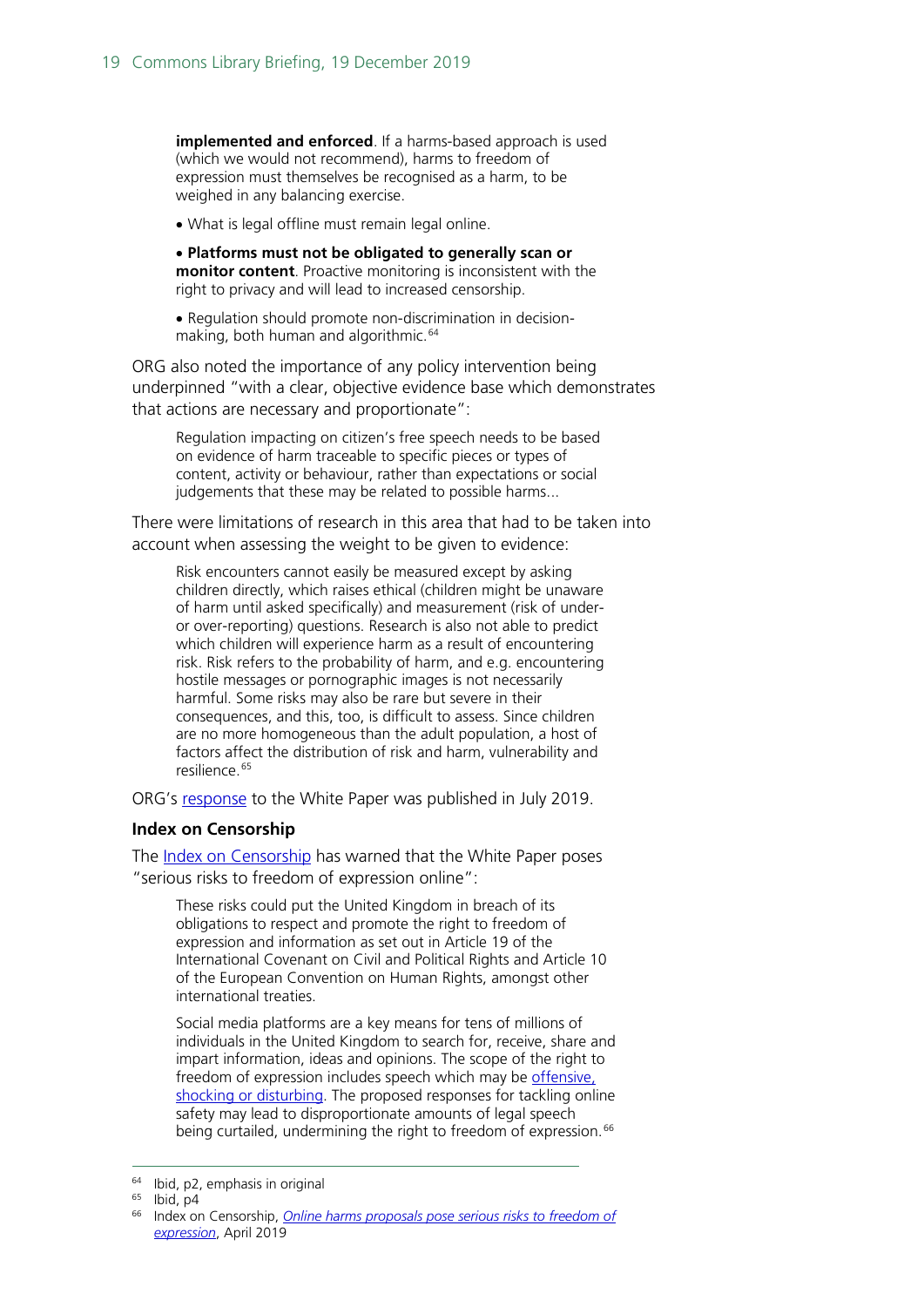In a June 2019 [paper,](https://www.indexoncensorship.org/2019/06/the-uk-governments-online-harms-white-paper-implications-for-freedom-of-expression/) Index made these recommendations:

• Parliament must be fully involved in shaping the government's proposals for online regulation as the proposals have the potential to cause large-scale impacts on freedom of expression and other rights.

• The proposed duty of care needs to be limited and defined in a way that addresses the risk that it will create a strong incentive for companies and others to censor legal content, especially if combined with fines and personal liability for senior managers.

• It is important to widen the focus from harms and what individual users do online to the structural and systemic issues in the architecture of the online world. For example, much greater transparency is needed about how algorithms influence what a user sees.

• The government is aiming to work with other countries to build international consensus behind the proposals in the white paper. This makes it particularly important that the UK's plans for online regulation meet international human rights standards. Parliament should ensure that the proposals are scrutinised for compatibility with the UK's international obligations.

• More scrutiny is needed regarding the implications of the proposals for media freedom, as "harmful" news stories risk [being caught.](https://www.indexoncensorship.org/2019/05/online-harms-and-media-freedom-uk-response-to-council-of-europe-lacks-concrete-details/)<sup>[67](#page-19-0)</sup>

### Proportionality

Other commentators have pointed out that attempts to prevent online harm must be proportionate to the risks. Emma Goodman, for example, has written: "While it is true that the most vulnerable need most protection, how to sufficiently protect them without over-protecting the less vulnerable is also a challenge".<sup>[68](#page-19-1)</sup>

In a May 2019 [blog,](https://inforrm.org/2019/05/16/tackling-misinformation-and-disinformation-online-ashley-hurst/) Ashley Hurst argued that the Government "should scale back its ambition to focus on what is illegal and defined, not legal and vague". According to Hurst, the way forward should be focussed on technology and education, approaches that are mentioned in the White Paper, but not in sufficient detail.<sup>[69](#page-19-2)</sup>

## A differentiated duty of care?

In a June 2019 [paper,](https://www.fljs.org/sites/www.fljs.org/files/publications/Reducing%20Online%20Harms%20through%20a%20Differentiated%20Duty%20of%20Care.pdf) Damian Tambini, Associate Professor in the Department of Media and Communications at LSE, acknowledged some of the criticisms of the White Paper. He said that its proposed framework could be "significantly damaging for freedom of expression and pluralism". On the other hand, it could be "a proportionate and

<span id="page-19-0"></span><sup>&</sup>lt;sup>67</sup> Index on Censorship, The UK government's online harms white paper: implications [for freedom of expression,](https://www.indexoncensorship.org/2019/06/the-uk-governments-online-harms-white-paper-implications-for-freedom-of-expression/) June 2019; See also Index on Censorship, "Duty of care [does not translate well from the offline to online context",](https://www.indexoncensorship.org/2019/07/duty-of-care-does-not-translate-well-from-the-offline-to-online-context/) Letter to the Secretary of State for Digital, Culture, Media and Sport, 1 July 2019

<span id="page-19-1"></span><sup>&</sup>lt;sup>68</sup> Emma Goodman, "The Online Harms White Paper: its approach to disinformation, [and the challenges of regulation",](https://inforrm.org/2019/04/13/the-online-harms-white-paper-its-approach-to-disinformation-and-the-challenges-of-regulation-emma-goodman/) Inforrm Blog, 13 April 2019

<span id="page-19-2"></span><sup>&</sup>lt;sup>69</sup> Ashley Hurst, ["Tackling misinformation and disinformation online",](https://inforrm.org/2019/05/16/tackling-misinformation-and-disinformation-online-ashley-hurst/) Inforrm Blog, 16 May 2019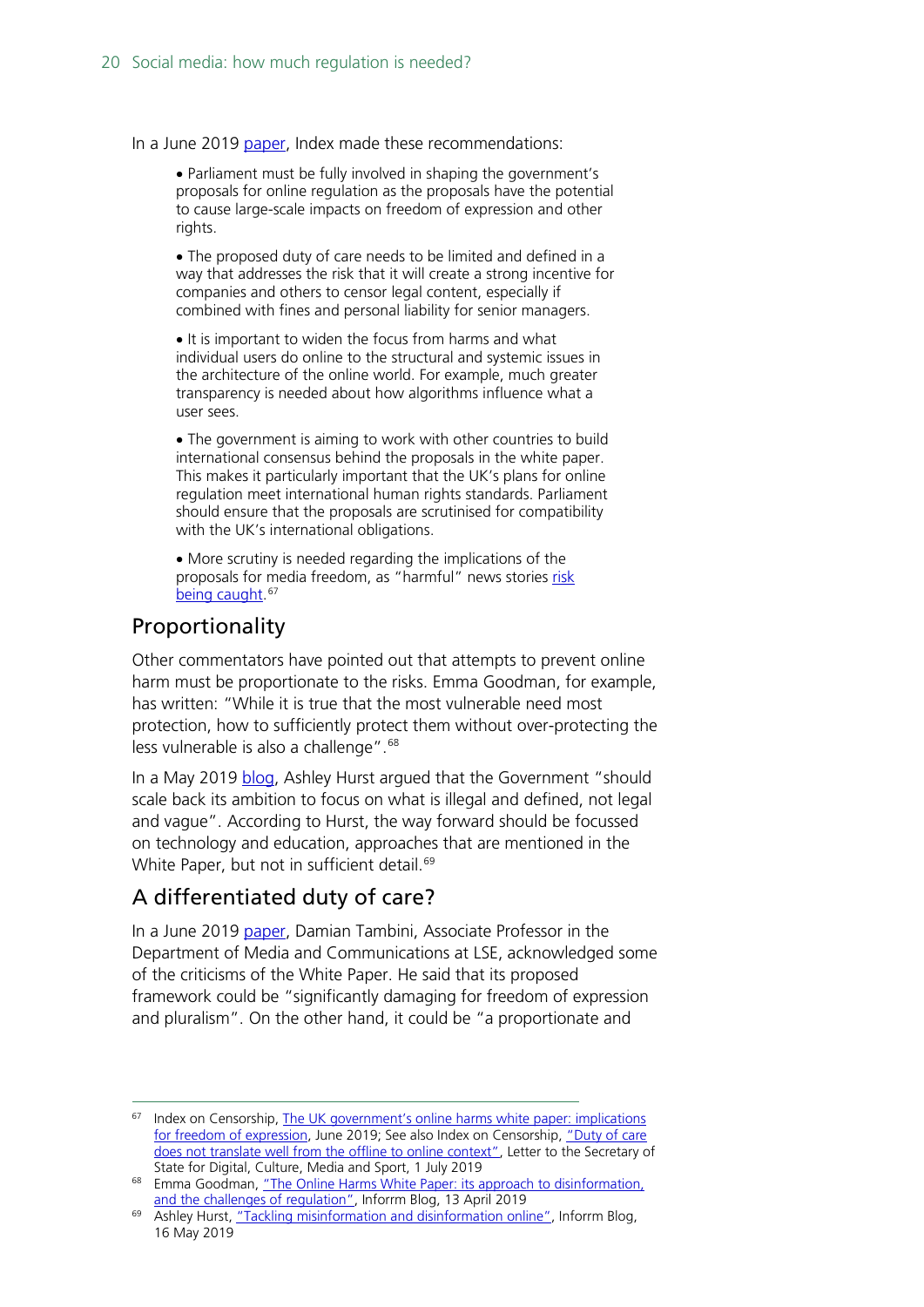effective response" to internet harms. Much would depend on what decisions were taken at the next stage of policy development.<sup>[70](#page-20-0)</sup>

Tambini agreed that social media companies have a duty of care to protect users from online harms. He also agreed that there should be a regulator (Ofweb). However, harms were "insufficiently defined" in the White Paper and there was "a blurring of the boundary between illegal and harmful content". In addition, there was a risk of "significant chilling of freedom of expression". [71](#page-20-1)

According to Tambini, many of the problems with the Paper's approach could be addressed by "a clear distinction between the illegal/clearly defined and the legal/less clearly defined categories of content"[.72](#page-20-2) He argued:

(…) There is a need for a single regulator in order to centralize information, transparency, research, and expertise in one organization. However, the legal and constitutional basis of regulation of illegal content and legal content are distinct and should remain distinct, otherwise there is a risk of chilling of free speech, regulatory uncertainty, and a failure of the regulatory model. The new regulator should work closely with industry to create a new code on illegal online harms. For the category of legal/'difficult to define' content, the regulator should provide research, transparency, good practice, and oversight of a plurality of self-regulatory codes, and work to promote good practice in self-regulation.<sup>[73](#page-20-3)</sup>

The central challenge would be to clarify the process of writing codes of conduct and adjudicating on their application.

Tambini explained how a "differentiated" duty of care would work:

For illegal content requiring urgent action to be removed or blocked, such as terrorism, child abuse, and hate speech that meets the legal threshold of incitement, an increased pressure to enforce should be ensured by a regulator through a code of conduct that clearly sets out the standards and expectations regarding procedures for removing or blocking content and other relevant responsibilities. These categories of harm are such that they may justify some form of prior restraint, and where the urgency of content removal by platform providers would justify effective deterrent sanctions for their failure effectively to do so. A code would ensure that this process is transparent and standards are supported by Parliament.

For legal but harmful content:

Ofweb should promote best practice and provide guidance to improve self-regulation, and promote, through monitoring of selfregulation, improved consumer awareness, and competitive pressure for a culture of responsibility. This category of content includes political speech and other sensitive areas where prior restraint would traditionally be regarded as highly undesirable, and where too great a deterrent effect on speech would be

<span id="page-20-0"></span> <sup>70</sup> Damian Tambini, *[Reducing Online Harms through a Differentiated Duty of Care: A](https://www.fljs.org/sites/www.fljs.org/files/publications/Reducing%20Online%20Harms%20through%20a%20Differentiated%20Duty%20of%20Care.pdf)  [Response to the Online Harms White Paper,](https://www.fljs.org/sites/www.fljs.org/files/publications/Reducing%20Online%20Harms%20through%20a%20Differentiated%20Duty%20of%20Care.pdf)* The Foundation for Law, Justice and Society, June 2019

<span id="page-20-1"></span> $71$  Ibid, p1

<span id="page-20-2"></span> $72$  Ibid, p1

<span id="page-20-3"></span><sup>73</sup> Ibid, p8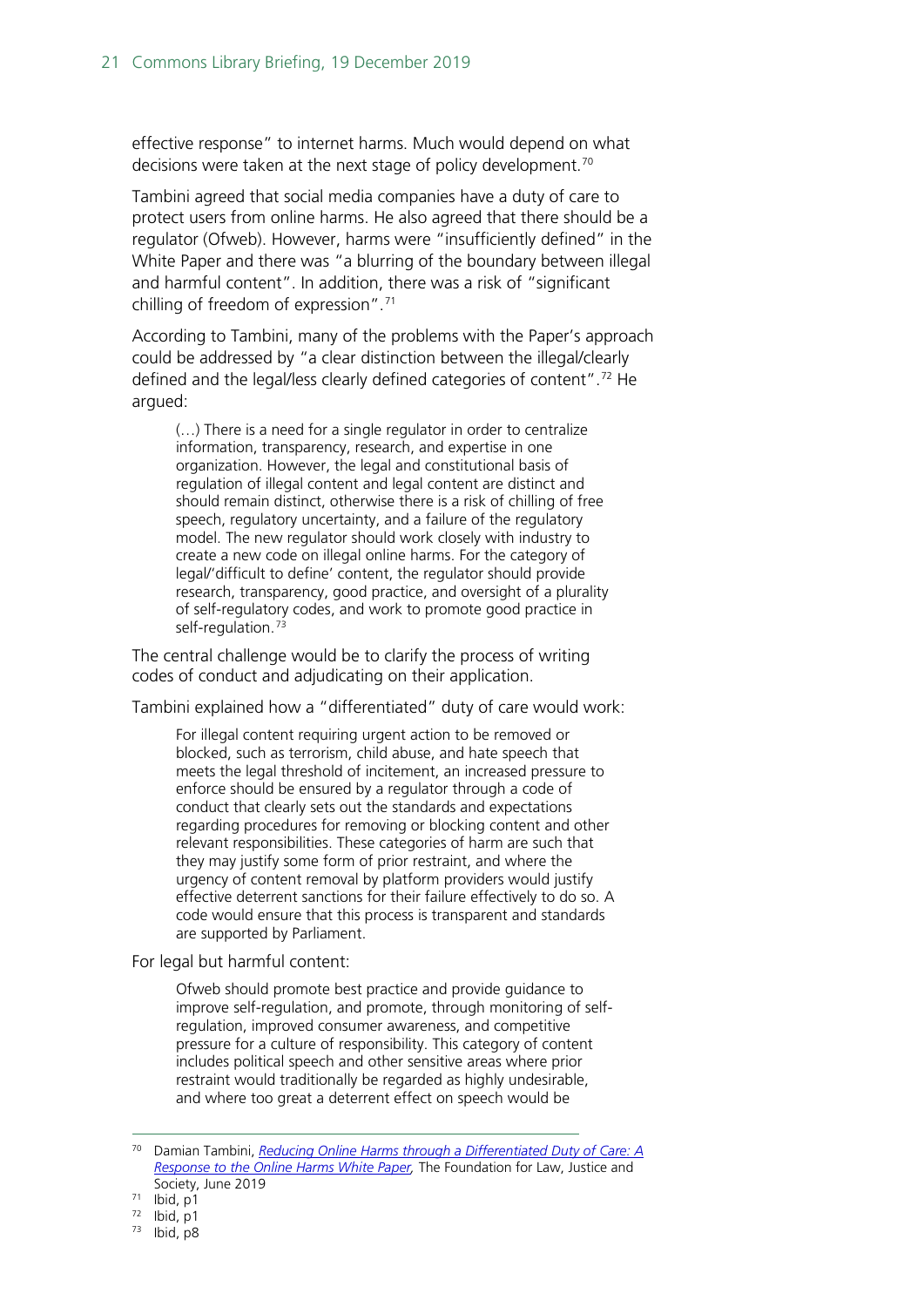socially undesirable. State control of this type of content would too easily tip the balance toward censorship and the restriction of free speech.

<span id="page-21-0"></span>Both categories of content would be part of the regulator's remit, but the regulator would adopt a 'one country two systems' approach and not confuse the distinction between illegal and harmful content.<sup>74</sup>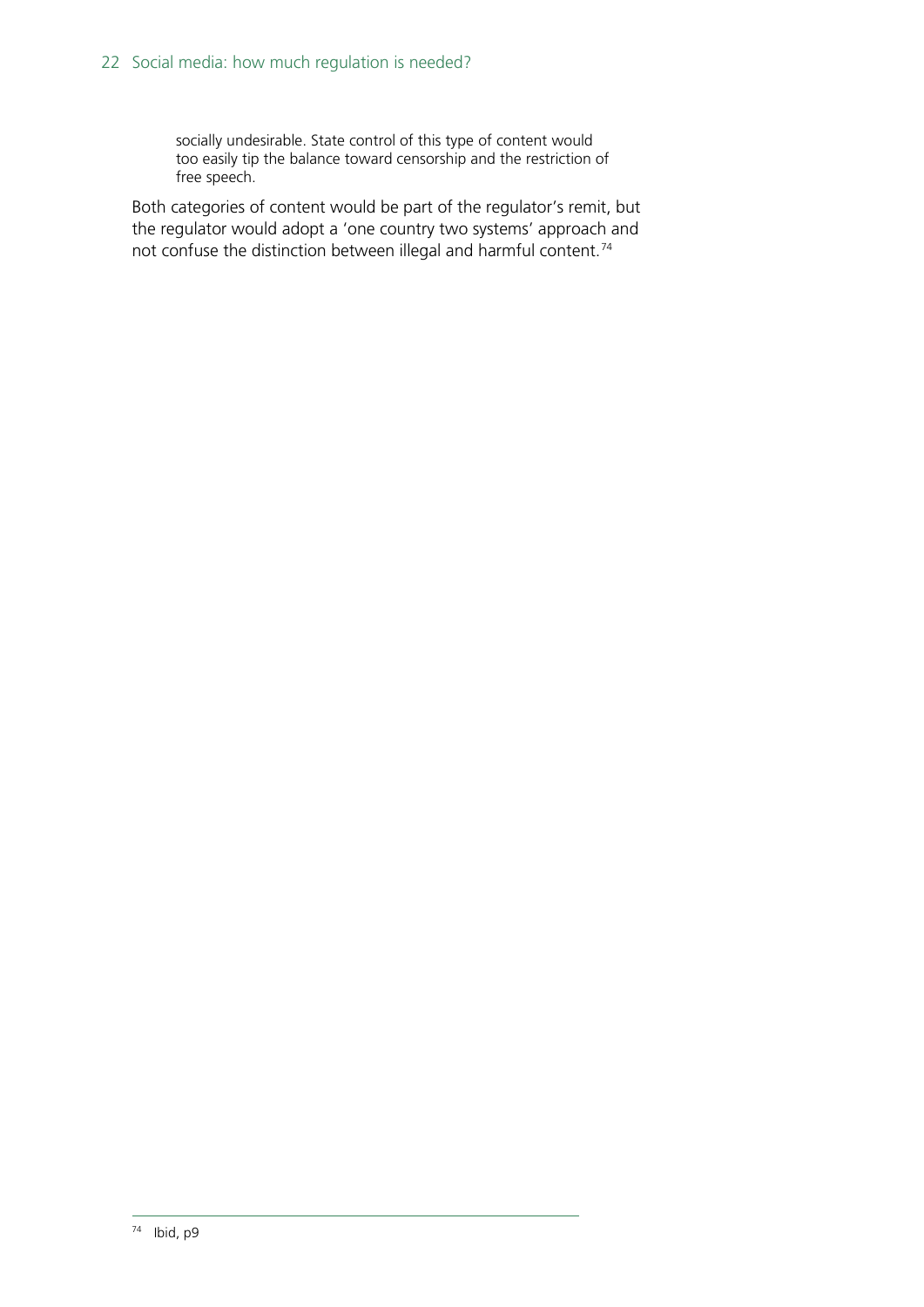## <span id="page-22-0"></span>3. What next?

The [Queen's Speech](https://www.gov.uk/government/speeches/queens-speech-december-2019) of 19 December 2019 says that the Government "will develop legislation to improve internet safety for all". A [Background Briefing](https://assets.publishing.service.gov.uk/government/uploads/system/uploads/attachment_data/file/853886/Queen_s_Speech_December_2019_-_background_briefing_notes.pdf) to the Speech states that the Government wants to keep people safe "in a proportionate way, ensuring that freedom of expression is upheld and promoted online, and that the value of a free and independent press is preserved". According to the Briefing, the Government is analysing responses to the consultation on the Online Harms White Paper. It will then prepare legislation to implement its policy decision[.75](#page-22-1)

In the meantime, the Briefing says that it will publish interim codes of practice on tackling the use of the internet by terrorists and those engaged in child sexual abuse and exploitation.<sup>[76](#page-22-2)</sup>

<span id="page-22-2"></span><span id="page-22-1"></span> <sup>75</sup> Prime Minister's Office, *Queen's Speech [Background Briefing,](https://assets.publishing.service.gov.uk/government/uploads/system/uploads/attachment_data/file/853886/Queen_s_Speech_December_2019_-_background_briefing_notes.pdf)* 19 December 2019, p58